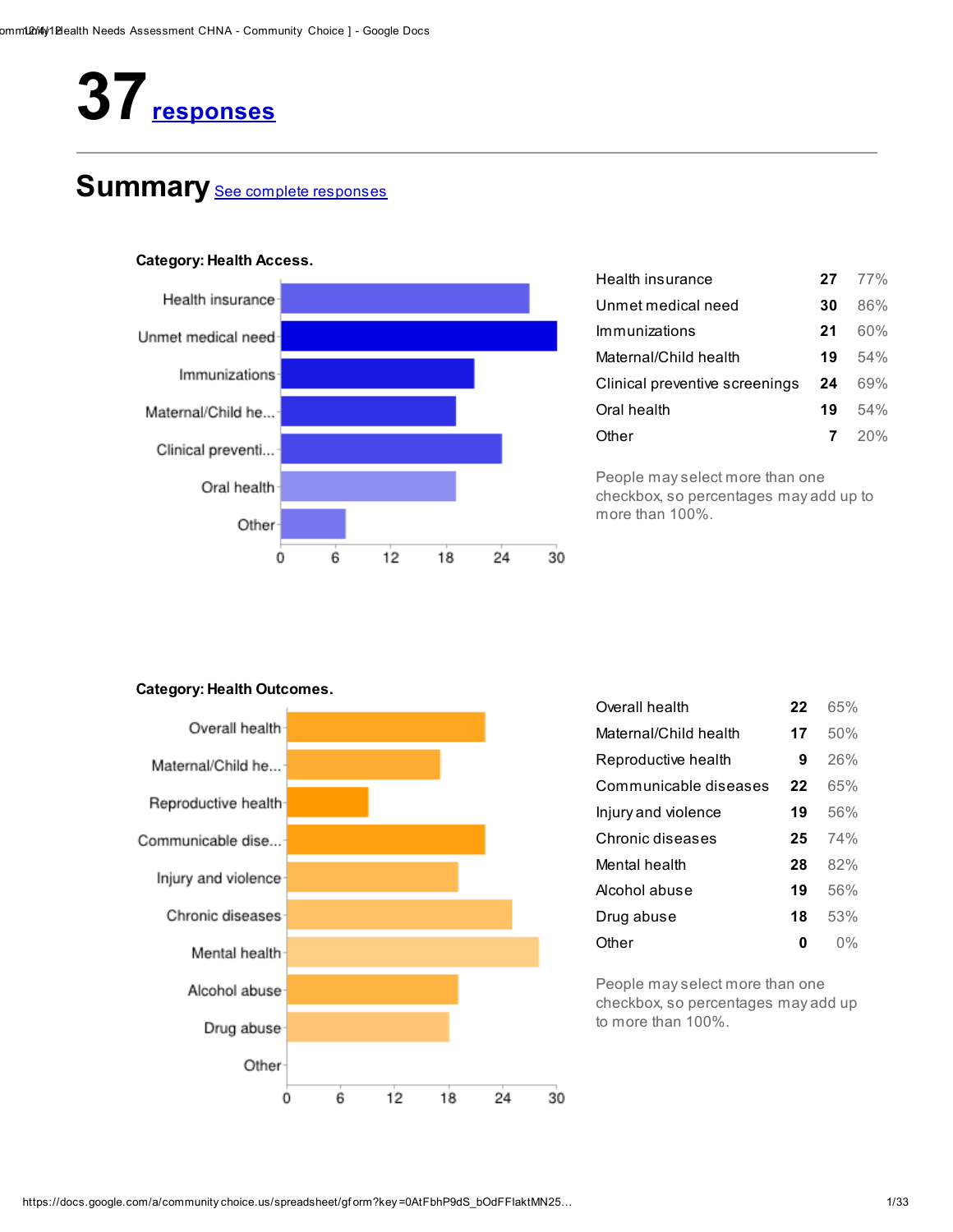Category: Physical and environmental determinants.



| Chronic diseases              | $27 \t 79\%$ |
|-------------------------------|--------------|
| Environmental exposure 19 56% |              |
| Other                         | 1 $3\%$      |

People may select more than one checkbox, so percentages may add up to more than 100%.

### Category: Risk Factors.



| Smokers             | 18 | 53% |
|---------------------|----|-----|
| Unhealthy weight    | 25 | 74% |
| Physical inactivity | 21 | 62% |
| Alcohol abuse       | 20 | 59% |
| Hypertension        | 21 | 62% |
| Other               | 3  | 9%  |

People may select more than one checkbox, so percentages may add up to more than 100%.

### Category: Social determinants.



| Poverty                  |      | $27 \t 79\%$    |
|--------------------------|------|-----------------|
| Educational attainment   | - 17 | 50%             |
| US Born                  |      | $11 \quad 32\%$ |
| Childhood development 20 |      | 59%             |
| Other                    | 1    | $3\%$           |

People may select more than one checkbox, so percentages may add up to more than 100%.

### Other Categories

All ACES-Adverse Childhood Experiences Survey- indicators would be

| valuable. |           | Thank you! | Care of Bariatric |
|-----------|-----------|------------|-------------------|
| patients  | Nutrition |            |                   |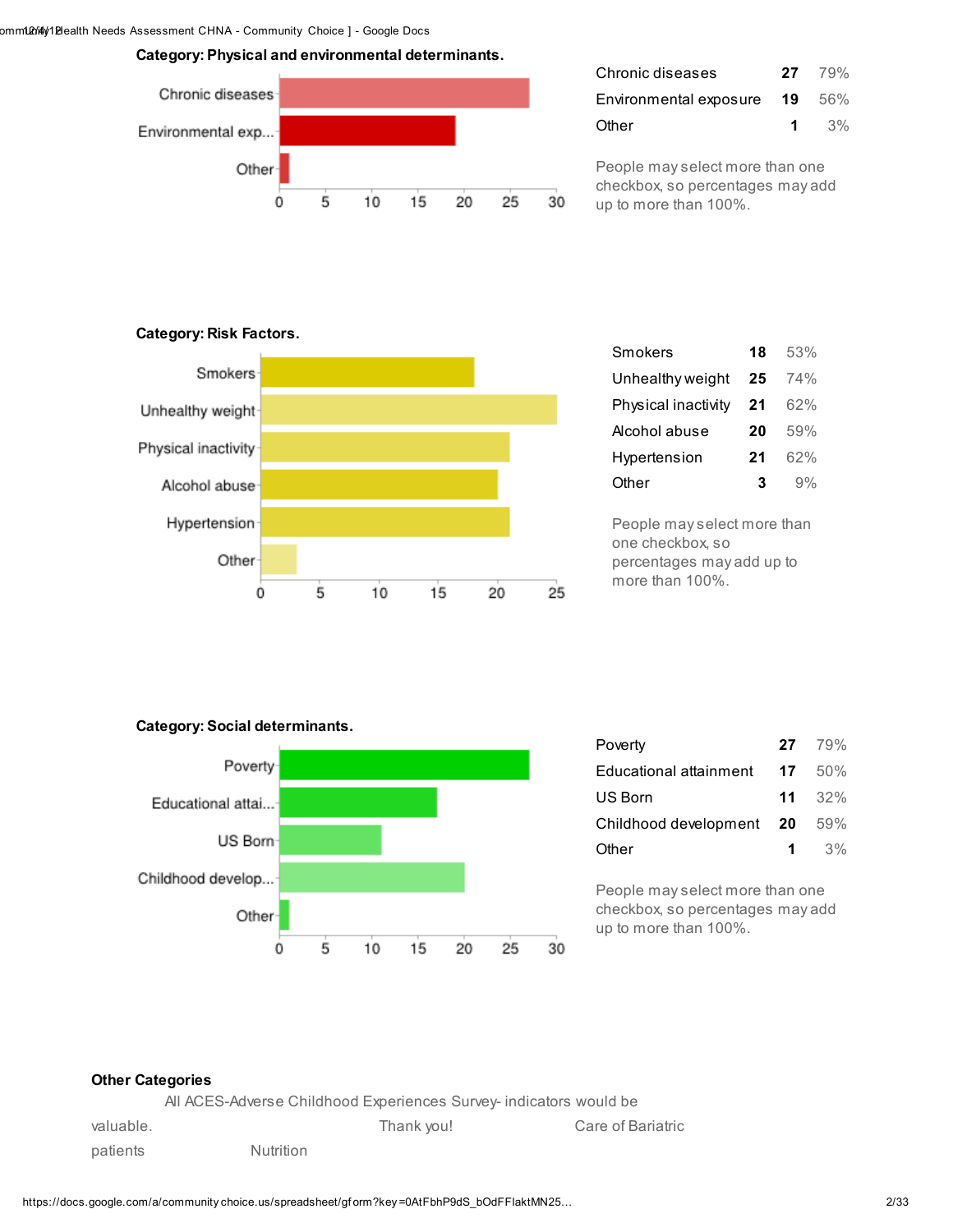### GOING BEYOND THE GENERAL CATEGORIES

For each category of indicators above, we welcome your input on the importance you place on the specific indicators listed for each domain. This portion of the survey is optional, but your feedback is highly valued. THANK YOU FOR YOUR INPUT.



Health Access-Health Insurance: Percent of adults with no health insurance. No health insurance

### Health Access-Unmet medical need: Percent of adults ages 18+ with unmet medical need...Did not seek medical care because of the cost.<br> $20<sub>1</sub>$



Health Access-Immunizations: Child Immunization Coverage is the percent of children 19-35 months of age who have completed 4:3:1:3:3:1 vaccine series.

| 1 - Very low | 1 | 3%    |
|--------------|---|-------|
| 2            | 0 | $0\%$ |
| 3            | 0 | $0\%$ |
| 4            | 1 | 3%    |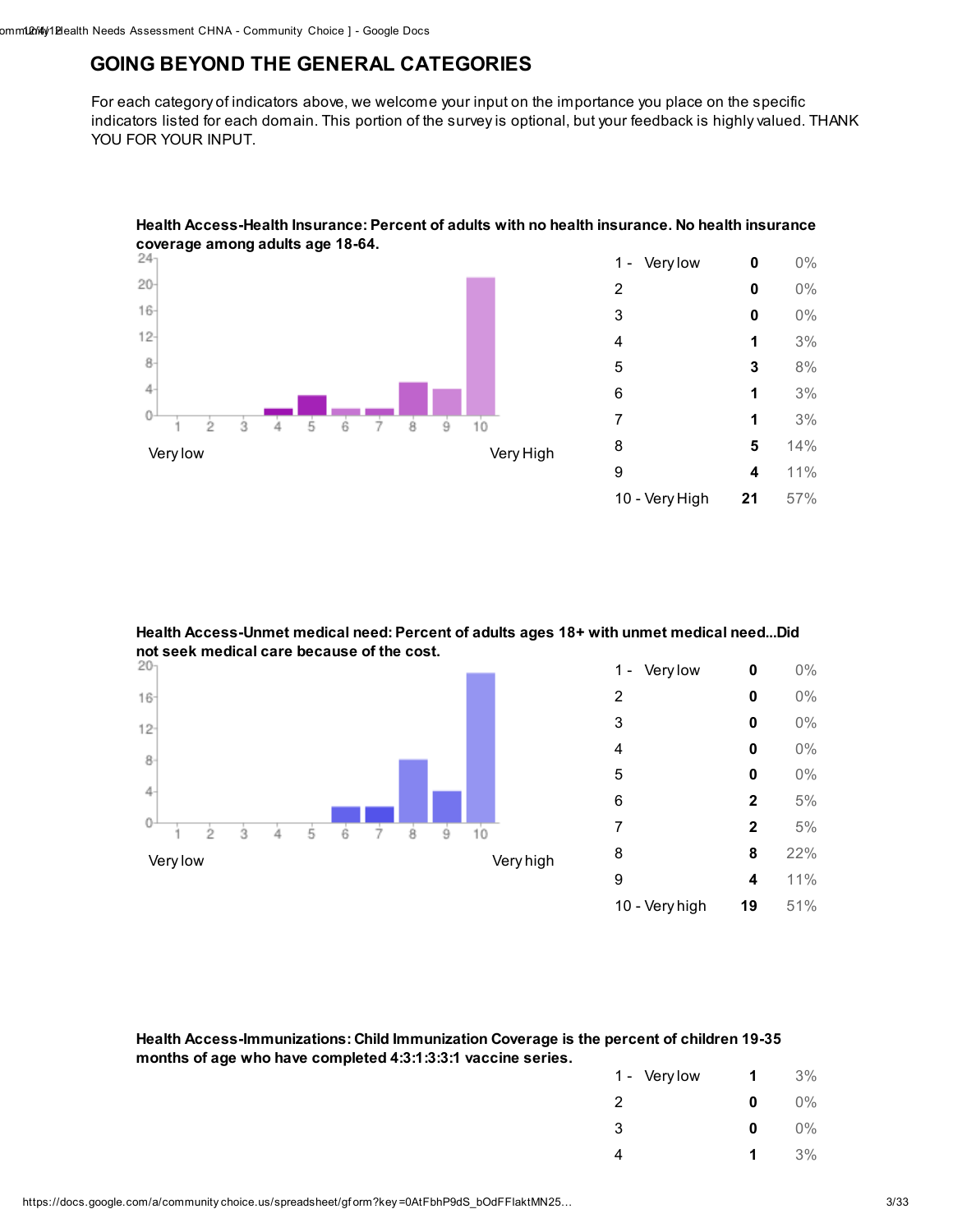omm102ri4y1Blealth Needs Assessment CHNA - Community Choice ] - Google Docs



Health Access-Immunizations: Percent of adults age 65+ who don't receive flu vaccine in the past year.<br> $10<sub>1</sub>$ 





Health Access-Immunizations: Percent of seniors age 65+ with no pneumonia vaccination...Have not ever received a pneumonia vaccination.

| Very low<br>1 - | $\mathbf 2$ | 5%  |
|-----------------|-------------|-----|
| $\overline{2}$  | 0           | 0%  |
| 3               | 0           | 0%  |
| 4               | 3           | 8%  |
| 5               | 4           | 11% |
| 6               | 4           | 11% |
| 7               | 5           | 14% |
| 8               | 7           | 19% |
| 9               | 5           | 14% |
| 10 - Very high  | 5           | 14% |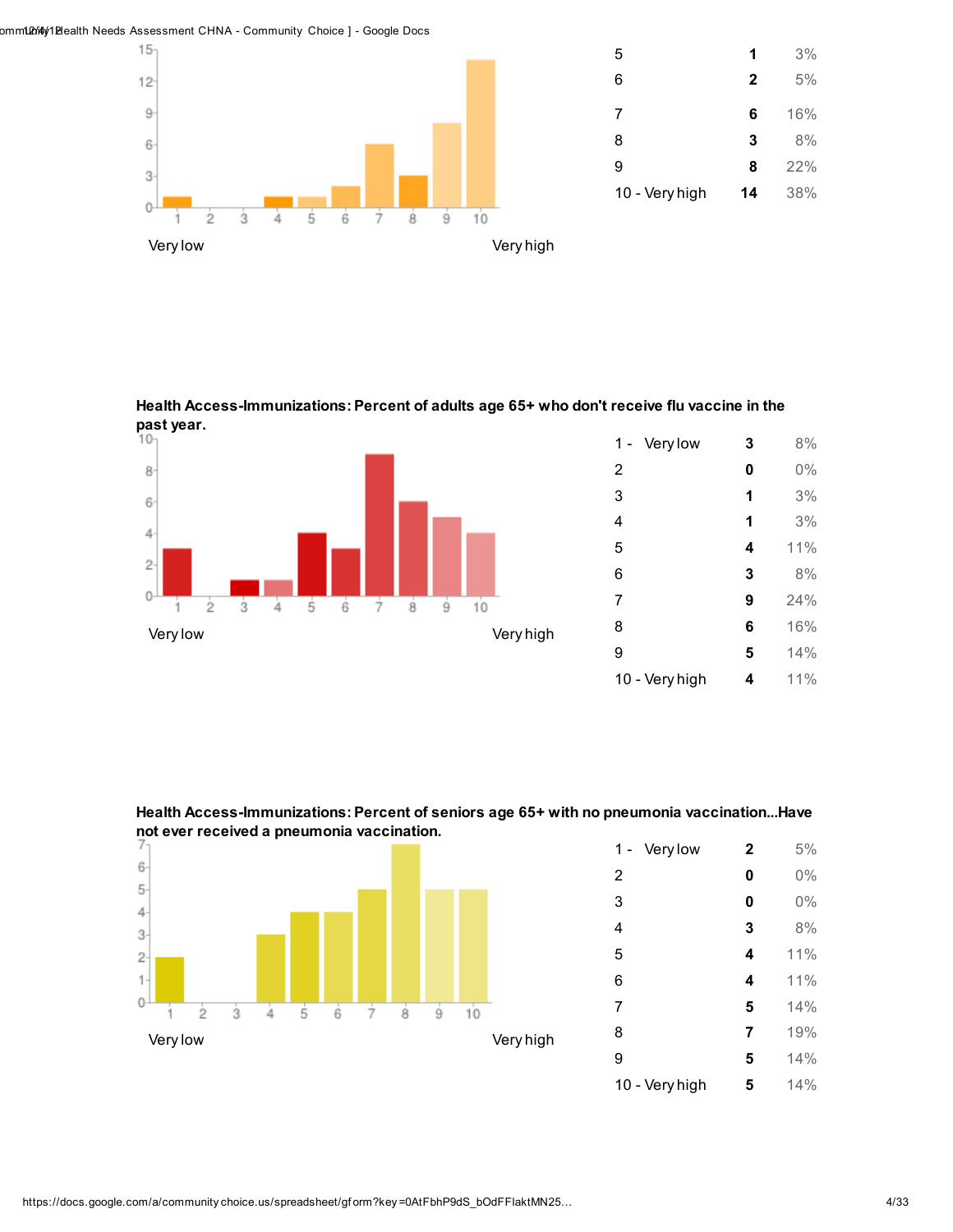Health Access-Maternal/Child Health: Late or no prenatal care...Late or no Prenatal Care is the percent of live births in which mothers began prenatal care in the third trimester of pregnancy or received no prenatal care at all per 100 live births.



Health Access-Clinical preventive screenings: Percent of women ages 50-74 not meeting mammography recommendations within two years.<br>10-



| Very low<br>1 - | $\mathbf{2}$ | 5%  |
|-----------------|--------------|-----|
| 2               | 0            | 0%  |
| 3               | 0            | 0%  |
| 4               | 1            | 3%  |
| 5               | 4            | 11% |
| 6               | 3            | 8%  |
| 7               | 5            | 14% |
| 8               | 10           | 27% |
| 9               | 5            | 14% |
| 10 - Very high  | 6            | 16% |

Health Access-Clinical preventive screenings: Percent of adults ages 50-75 not meeting colorectal cancer screening guidelines...Had FOBT within 1 year, sigmoidoscopy within 5 years + FOBT within 3 years, or colonoscopy within 10 years.



| Very low<br>1 – | $\mathbf{2}$ | 5%  |
|-----------------|--------------|-----|
| $\overline{2}$  | 0            | 0%  |
| 3               | 0            | 0%  |
| 4               | 1            | 3%  |
| 5               | 6            | 16% |
| 6               | 4            | 11% |
| 7               | 5            | 14% |
| 8               | 8            | 22% |
| 9               | 6            | 16% |
| 10 - Very high  | 4            | 11% |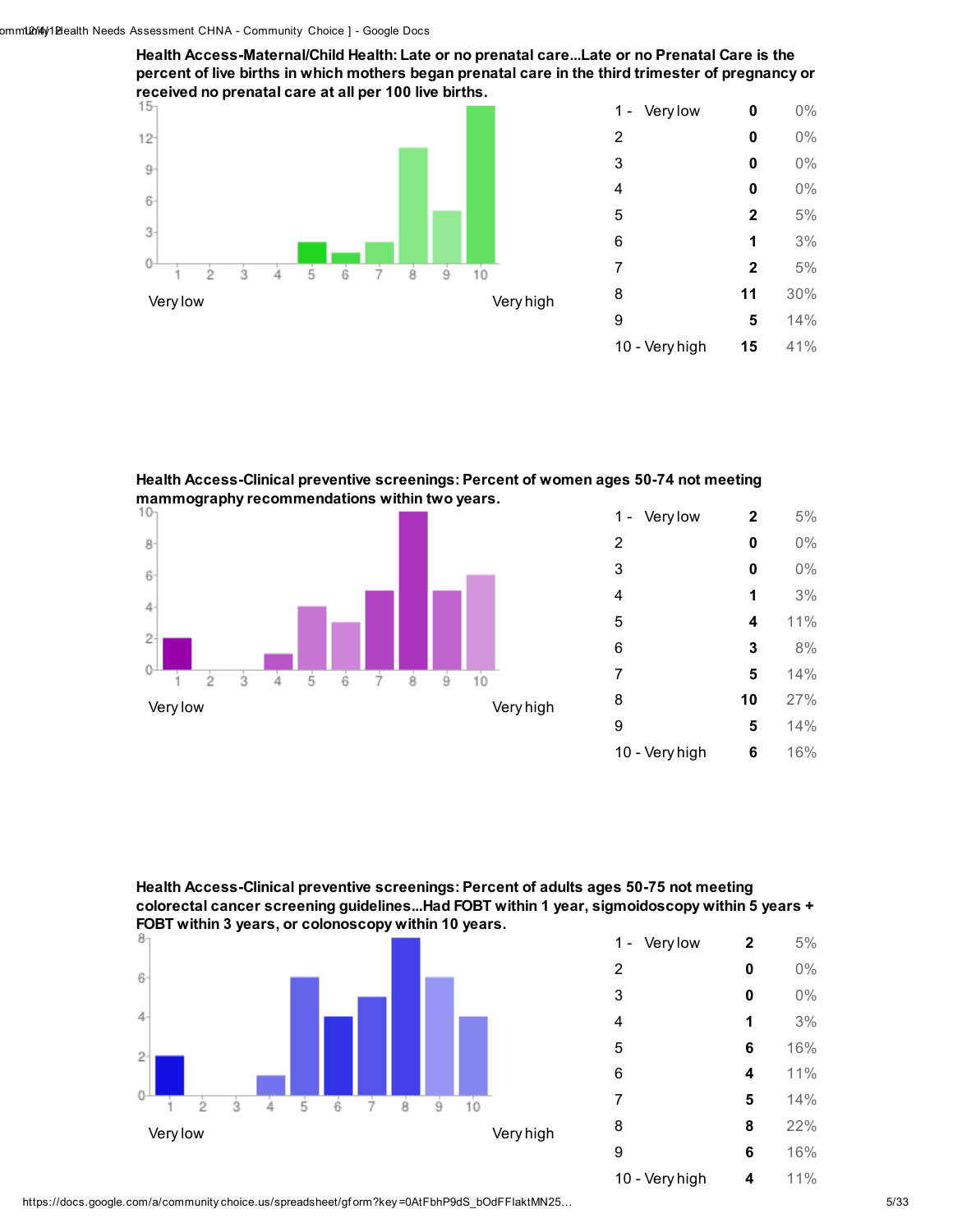

Health Access-Clinical preventive screenings: Percent of men ages 35+ and women ages 45+ not meeting cholesterol screening guidelines...No cholesterol check in the last 5 years.

Health Access-Clinical preventive screenings: Percent of women ages 21-65 not meeting cervical cancer screening guidelines...No Pap Test within 3 years



| Health Access-Oral health: Percent of adults ages 18+ who did not see dentist in last yearDid |
|-----------------------------------------------------------------------------------------------|
| not visit a dentist, dental hygenist or dental clinic within the past year.                   |

| Very low<br>1 - | 1            | 3%  |
|-----------------|--------------|-----|
| 2               | 0            | 0%  |
| 3               | 0            | 0%  |
| 4               | 4            | 11% |
| 5               | 5            | 14% |
| 6               | 4            | 11% |
| 7               | $\mathbf{2}$ | 5%  |
|                 |              |     |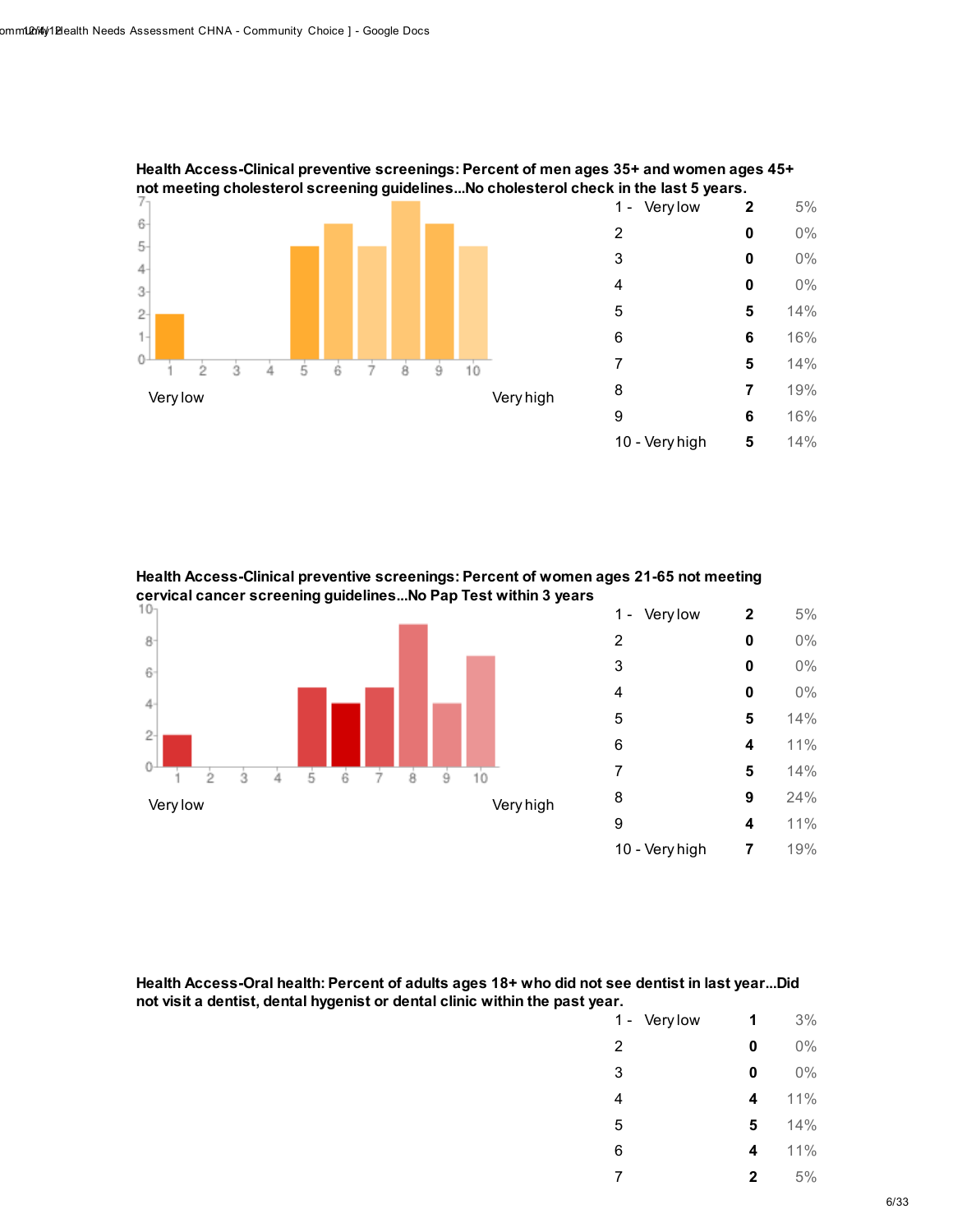omm102144y1 Blealth Needs Assessment CHNA - Community Choice ] - Google Docs



Health Outcomes-Overall Health: Life expectancy at birth...Life Expectancy at Birth is the number of years a newborn can expect to live if the current age-specific death rates stay the same for his/her life.



| Very low<br>1 - | 3 | 8%  |
|-----------------|---|-----|
| 2               | 0 | 0%  |
| 3               | 4 | 11% |
| 4               | 0 | 0%  |
| 5               | 4 | 11% |
| 6               | 3 | 8%  |
| 7               | 5 | 14% |
| 8               | 6 | 16% |
| 9               | 3 | 8%  |
| 10 - Very high  | 7 | 19% |





| Very low<br>1 - | 4 | 11% |
|-----------------|---|-----|
| $\overline{2}$  | 1 | 3%  |
| 3               | 3 | 8%  |
| 4               | 0 | 0%  |
| 5               | 6 | 16% |
| 6               | 1 | 3%  |
| 7               | 4 | 11% |
| 8               | 9 | 24% |
| 9               | 3 | 8%  |
| 10 - Very high  | 5 | 14% |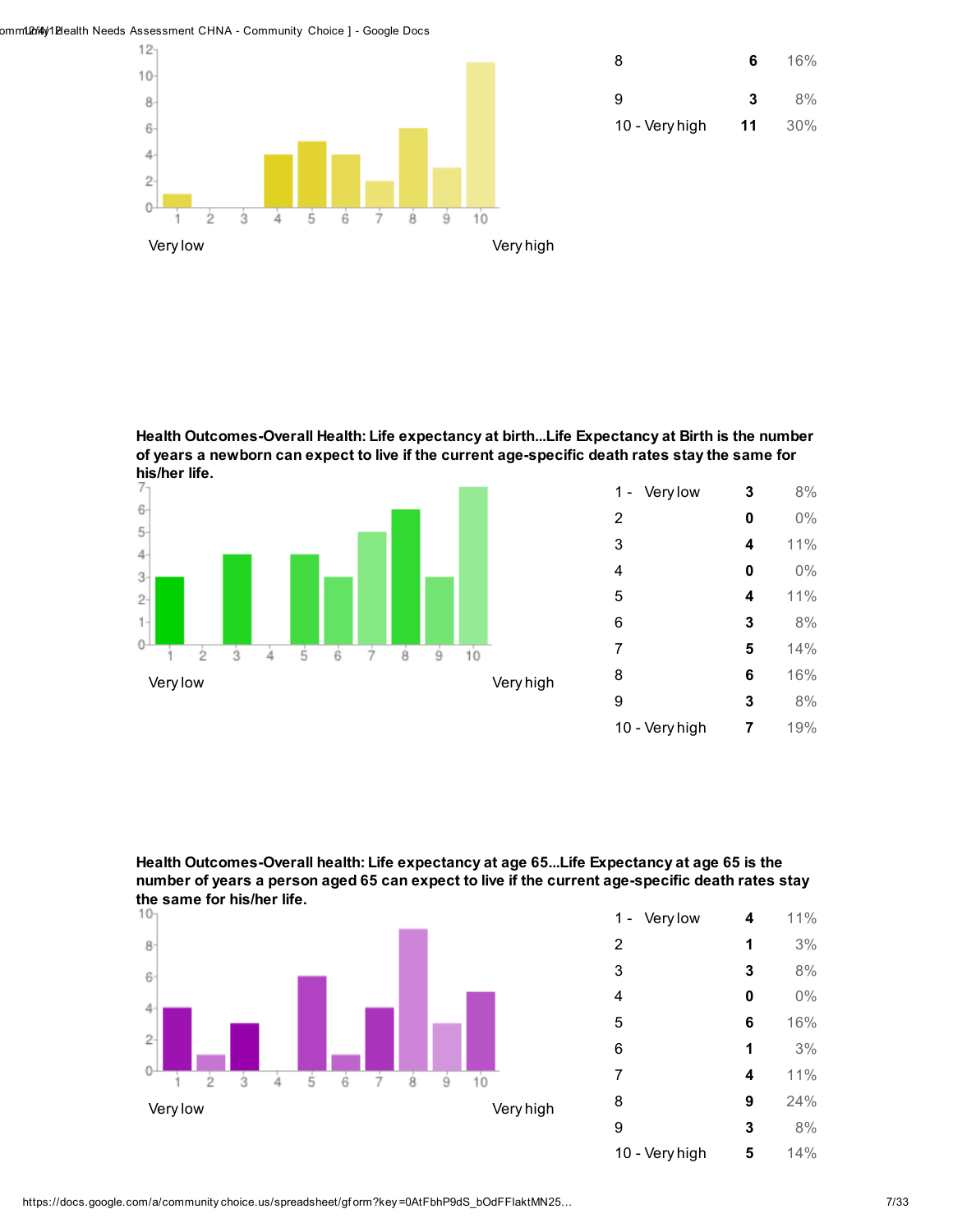$\theta$ 



Health Outcomes-Overall Health: Fair or poor health...Self-reported general health is poor or fair. 1 - Very low **1** 3%

 2 5% 3 2  $5\%$  2 5%  $\overline{2}$  6 16% 16% **3** 8% ġ. ż ġ ģ ク **5** 14% Very low Very high 4 11% 10 - Very high 5 14%





| Very low<br>1 - | 1 | 3%  |
|-----------------|---|-----|
| 2               | 1 | 3%  |
| 3               | 3 | 8%  |
| 4               | 1 | 3%  |
| 5               | 6 | 16% |
| 6               | 5 | 14% |
| 7               | 5 | 14% |
| 8               | 3 | 8%  |
| 9               | 5 | 14% |
| 10 - Very high  | 5 | 14% |

# $\overline{5}$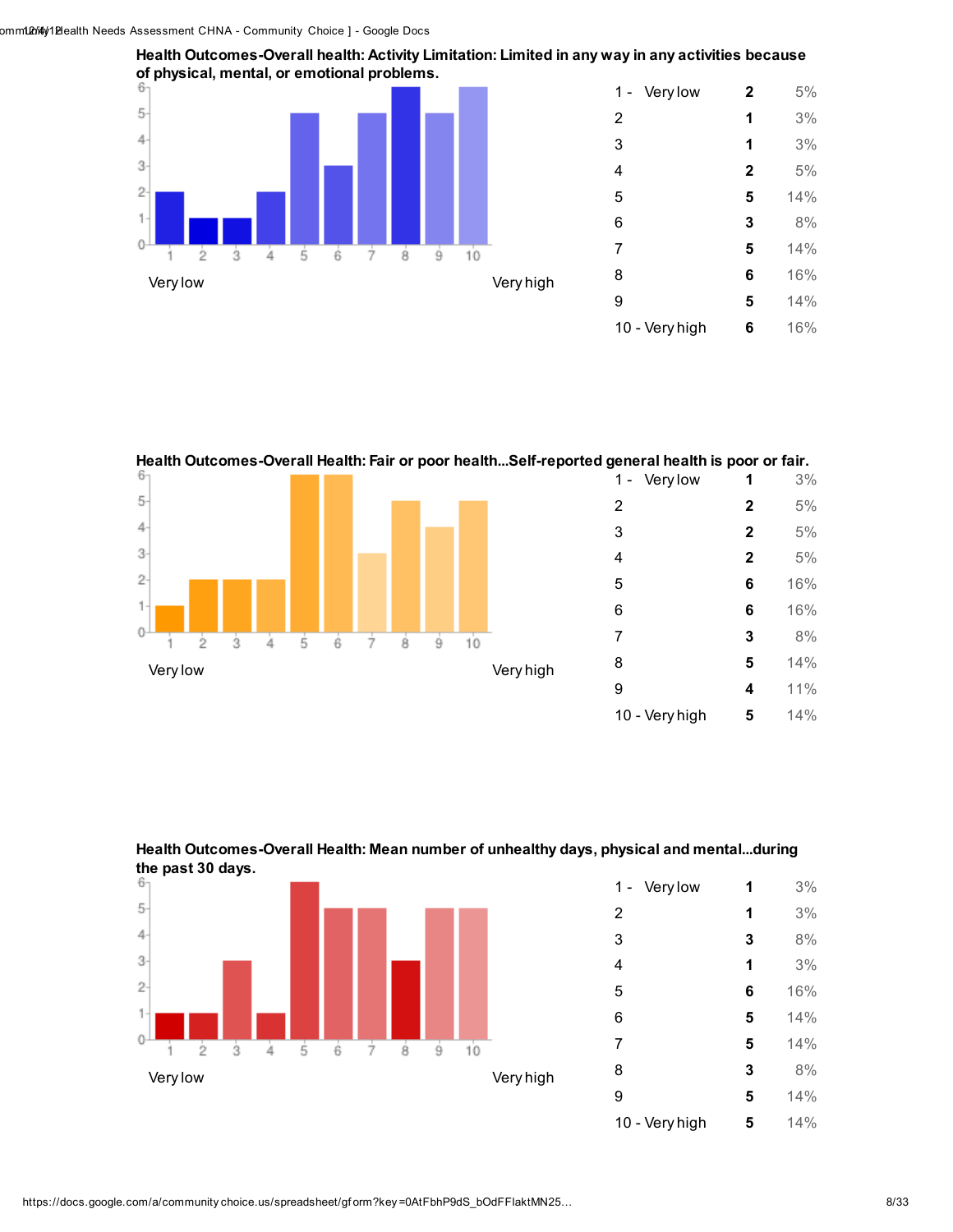

Health Outcomes-Overall Health: Years of healthy life...Years of healthy life are the number of years a newborn can expect to live with good or excellent health if current life expectancy and health rates stay the same for his/her entire life.



| Very low<br>1 - | $\mathbf 2$ | 5%  |
|-----------------|-------------|-----|
| $\overline{2}$  | 1           | 3%  |
| 3               | 1           | 3%  |
| 4               | 0           | 0%  |
| 5               | 4           | 11% |
| 6               | 4           | 11% |
| 7               | 6           | 16% |
| 8               | 4           | 11% |
| 9               | 5           | 14% |
| 10 - Very high  | 6           | 16% |



### Health Outcomes-Maternal/Child health: Infant mortality rate...Infant deaths in the first year of life.

- Very high 11 30%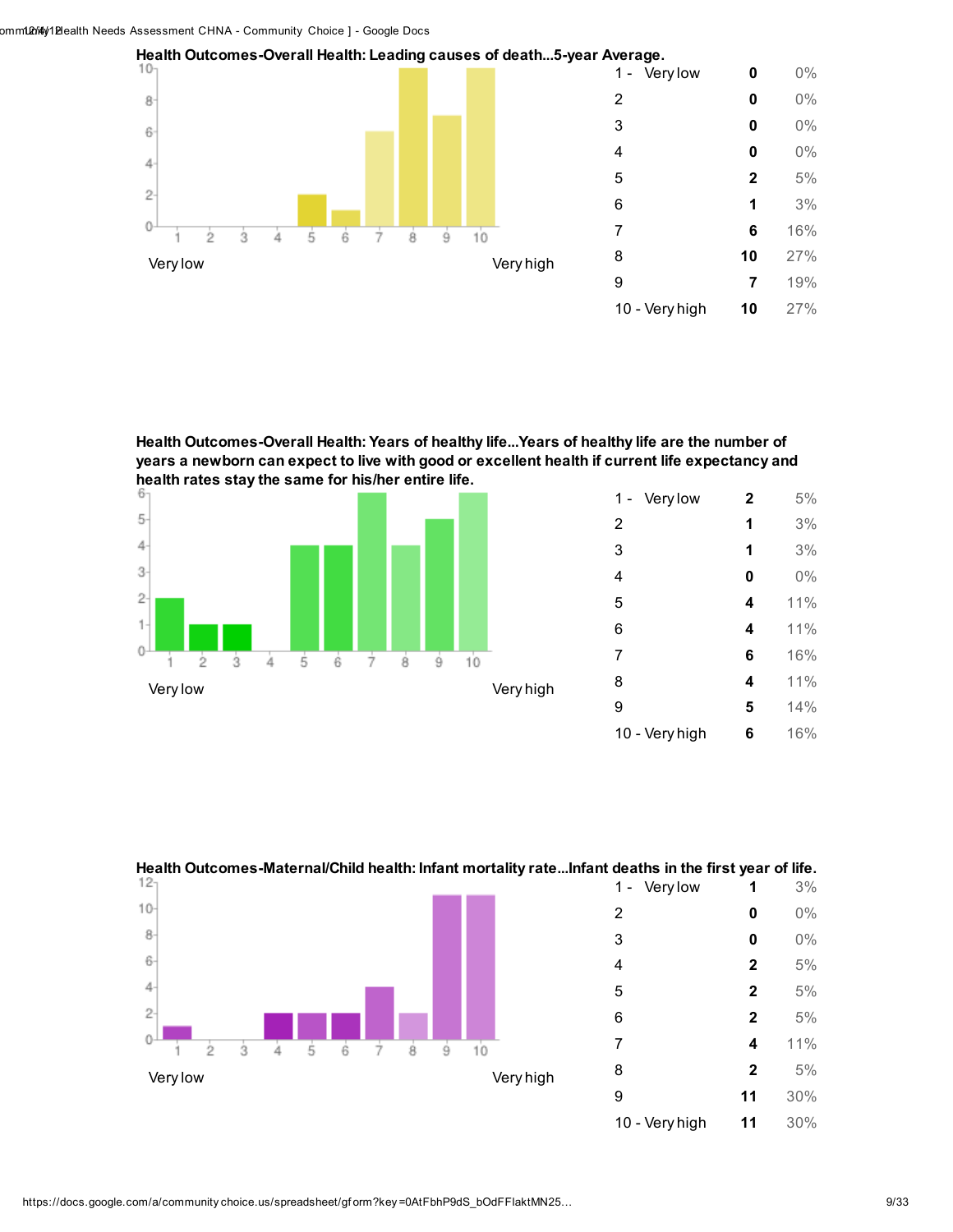Health Outcomes-Maternal/Child health: Low birth weight rates--singleton births...Low birthweight-singleton Births is the percentage of singleton infants weighing less than 2500 grams at birth.



| Very low<br>$1 -$ | $\mathbf{2}$ | 5%  |
|-------------------|--------------|-----|
| 2                 | 0            | 0%  |
| 3                 | 0            | 0%  |
| 4                 | 1            | 3%  |
| 5                 | 3            | 8%  |
| 6                 | 4            | 11% |
| 7                 | 5            | 14% |
| 8                 | 7            | 19% |
| 9                 | 5            | 14% |
| 10 - Very high    | 7            | 19% |
|                   |              |     |

Health Outcomes-Maternal/Child health: Low birthweight rates--all births...Low Birth Weight-All Births is the percentage of infants weighing less than 2500 grams at birth.









| Very low<br>1 - | $\mathbf{2}$ | 5%  |
|-----------------|--------------|-----|
| 2               | 0            | 0%  |
| 3               | 1            | 3%  |
| 4               | 1            | 3%  |
| 5               | 5            | 14% |
| 6               | 0            | 0%  |
| 7               | 6            | 16% |
| 8               | 8            | 22% |
| 9               | 6            | 16% |
| 10 - Very high  | 6            | 16% |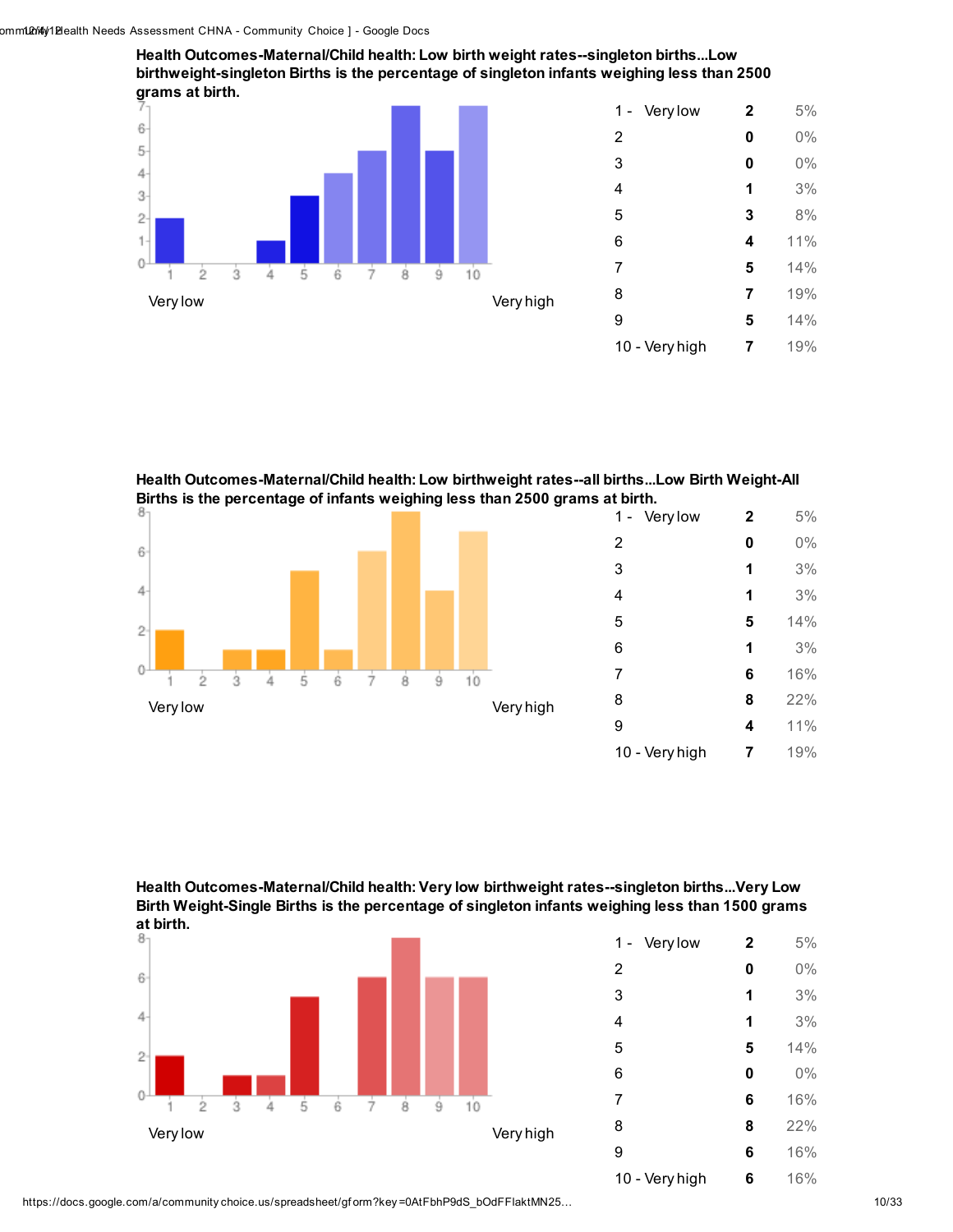

Health Outcomes-Maternal/Child Health: Very low birthweights--all births...Very Low Birth Weight-All Births is the percentage of infants weighing less than 1500 grams at birth.

Health Outcomes-Maternal/Child Health: Preterm births...Preterm Births are the percent of infants born prior to 37 completed weeks of gestation.



Health Outcomes-Maternal/Child Health: Maternal smoking during pregnancy...Smoking during pregnancy is the percentage of infants whose mother reported smoking at any point during the pregnancy.

| Very low<br>$1 -$ | 0 | $0\%$ |
|-------------------|---|-------|
| 2                 | 0 | $0\%$ |
| 3                 | 1 | 3%    |
| 4                 | 0 | $0\%$ |
| 5                 | 5 | 14%   |
| 6                 | 6 | 16%   |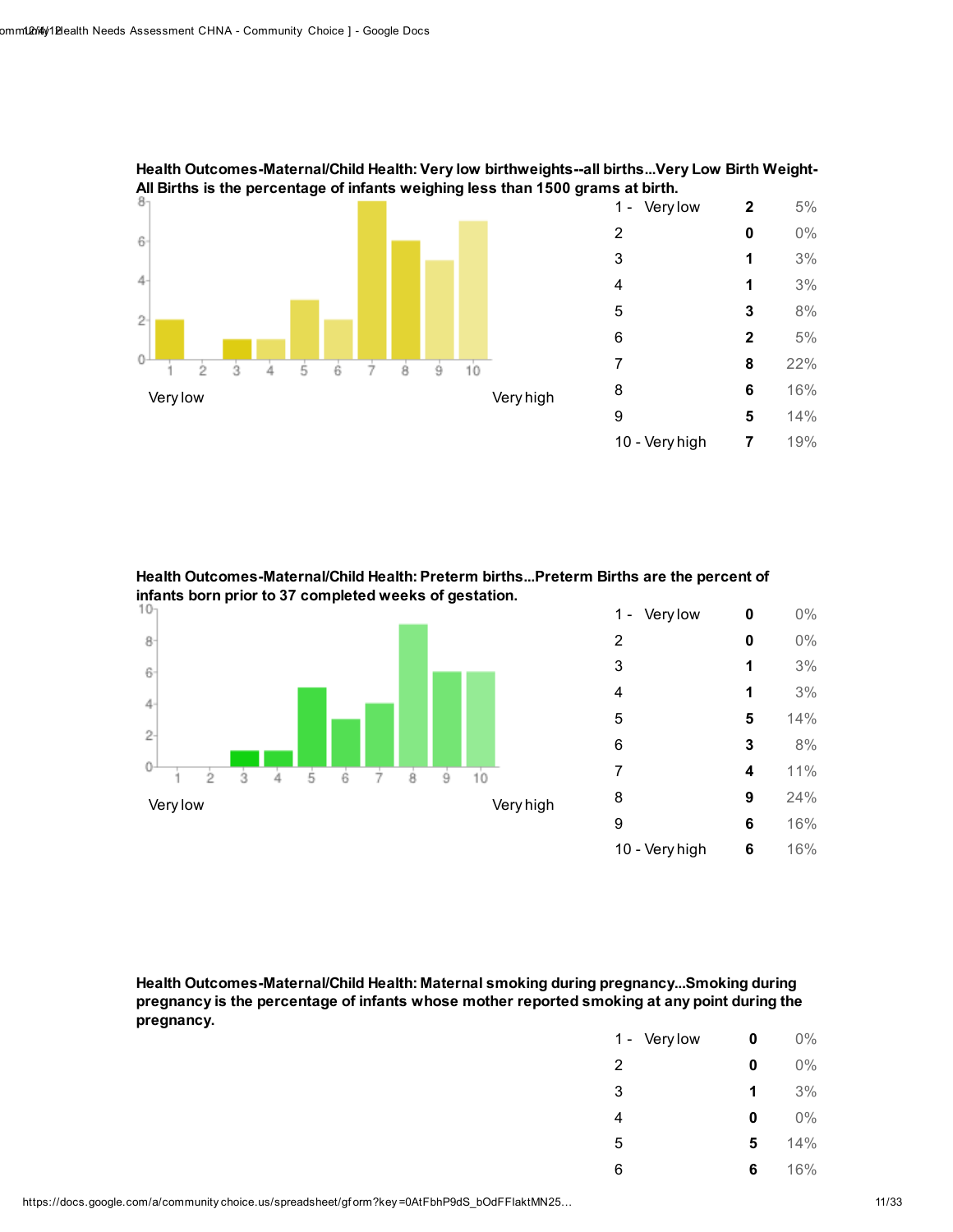omm102ri4y1Blealth Needs Assessment CHNA - Community Choice ] - Google Docs





Health Outcomes-Reproductive health: Adolescent birth rate...Births to Females Ages 15 - 17.



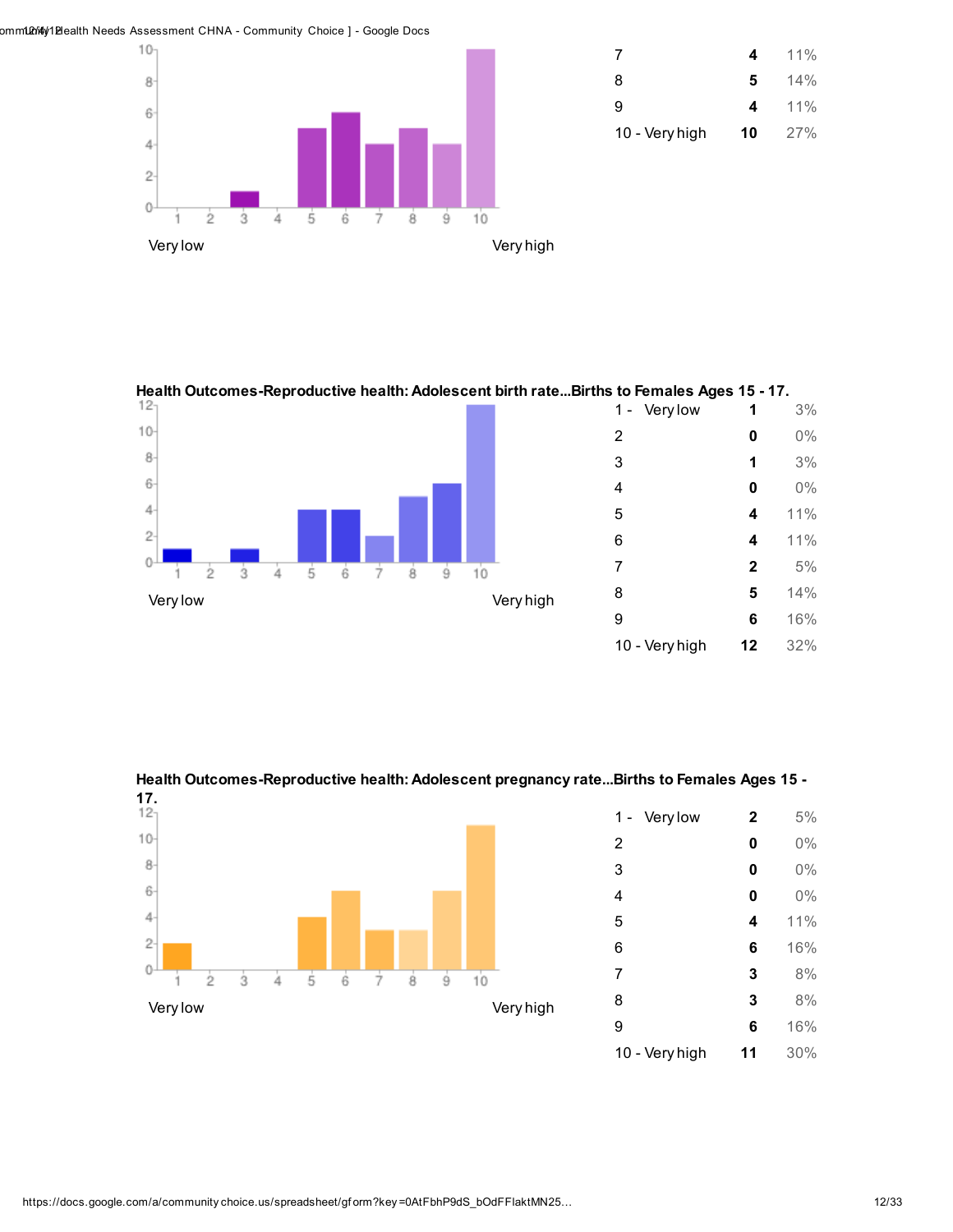

Health Outcomes-Communicable disease: Tuberculosis incidence...TB incidence is the number

Health Outcomes-Communicable disease: Chlamydia...Chlamydia Rate is the number of cases of chlamydia per 100,000 females. Due to difference in screening between males and females, only rates in females are presented.



| Very low<br>1 - | 1 | 3%  |
|-----------------|---|-----|
| 2               | 0 | 0%  |
| 3               | 0 | 0%  |
| 4               | 1 | 3%  |
| 5               | 3 | 8%  |
| 6               | 1 | 3%  |
| 7               | 7 | 19% |
| 8               | 7 | 19% |
| 9               | 6 | 16% |
| 10 - Very high  | 8 | 22% |





| Very low<br>1 - | 1 | 3%  |
|-----------------|---|-----|
| 2               | 0 | 0%  |
| 3               | 0 | 0%  |
| 4               | 1 | 3%  |
| 5               | 5 | 14% |
| 6               | 1 | 3%  |
| 7               | 7 | 19% |
| 8               | 8 | 22% |
| 9               | 4 | 11% |
| 10 - Very high  | 7 | 19% |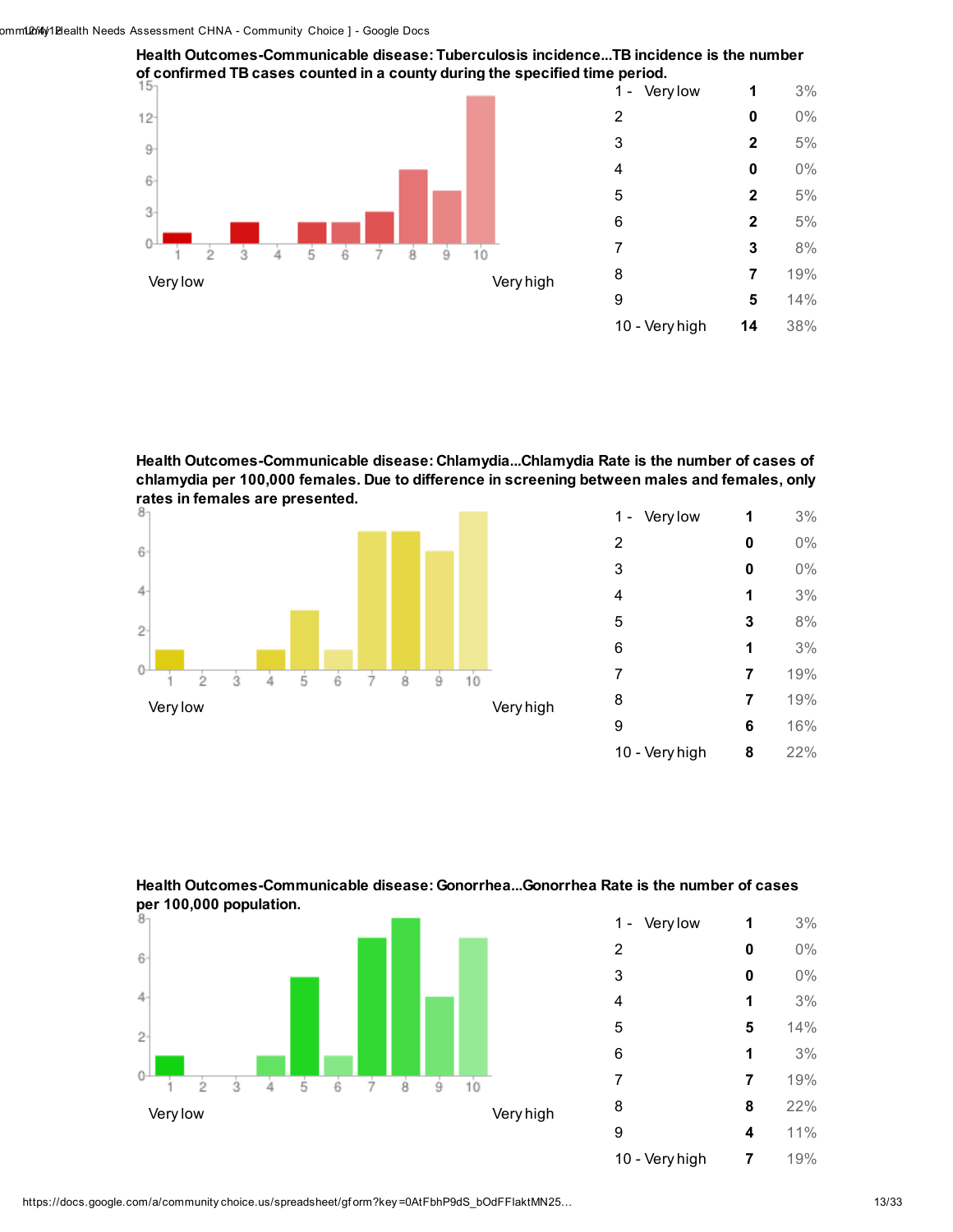

Health Outcomes-Communicable disease: HIV incidence (both HIV and AIDS)...HIV Incidence is the number of persons newly diagnosed with HIV each year, including those also diagnosed with AIDS.



| Very low<br>1 - | 1 | 3%  |
|-----------------|---|-----|
| 2               | 0 | 0%  |
| 3               | 0 | 0%  |
| 4               | 0 | 0%  |
| 5               | 6 | 16% |
| 6               | 1 | 3%  |
| 7               | 3 | 8%  |
| 8               | 8 | 22% |
| 9               | 8 | 22% |
| 10 - Very high  | 7 | 19% |

Health Outcomes-Communicable disease: HIV prevalence (both HIV and AIDS)...HIV Prevalence is the number of persons who are seropositive for the human immunodeficiency virus per 100,000 population.



| Very low<br>1 - | 1            | 3%    |
|-----------------|--------------|-------|
| 2               | 0            | $0\%$ |
| 3               | 0            | 0%    |
| 4               | 0            | 0%    |
| 5               | 5            | 14%   |
| 6               | $\mathbf{2}$ | 5%    |
| 7               | 4            | 11%   |
| 8               | 5            | 14%   |
| 9               | 9            | 24%   |
| 10 - Very high  | 9            | 24%   |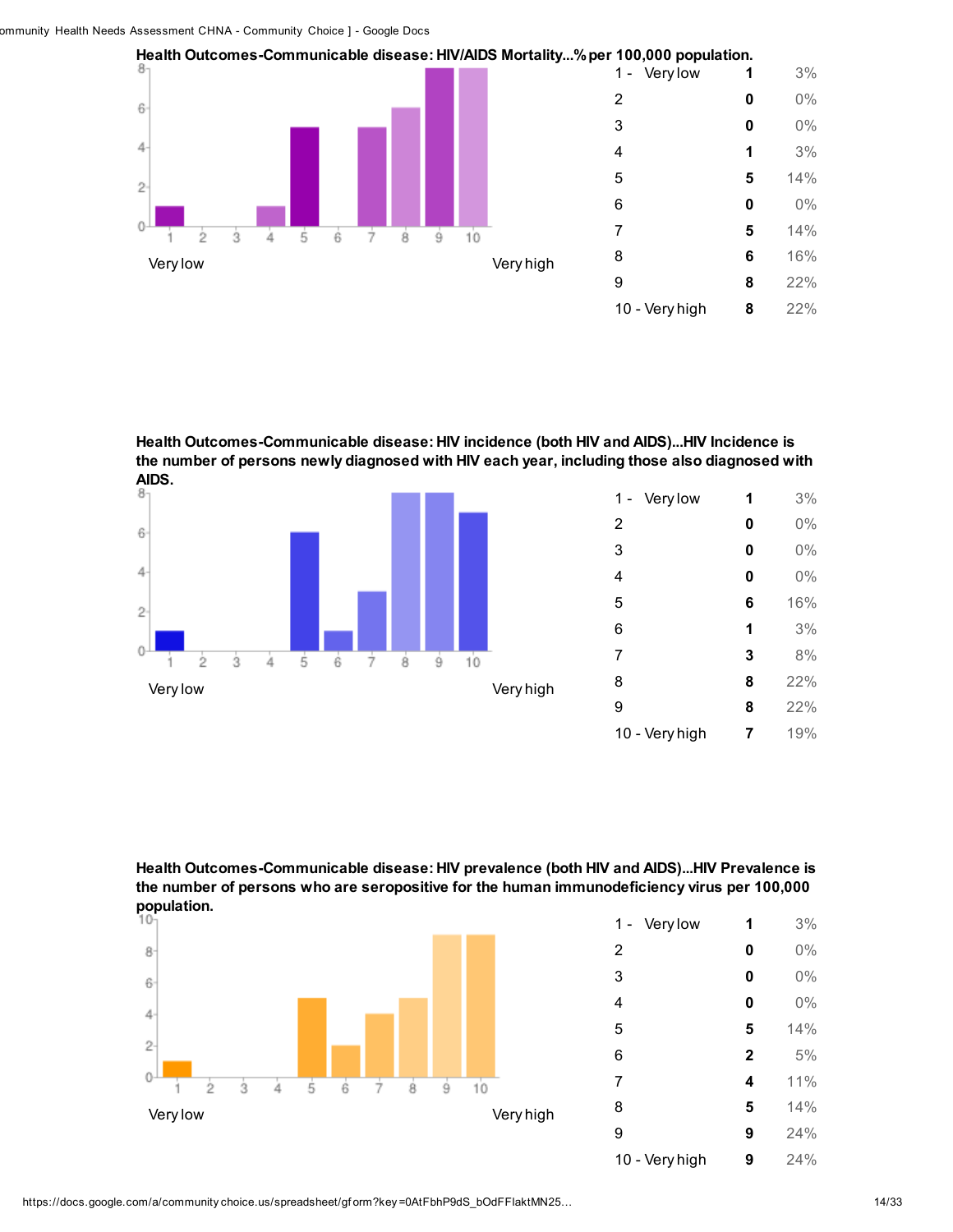



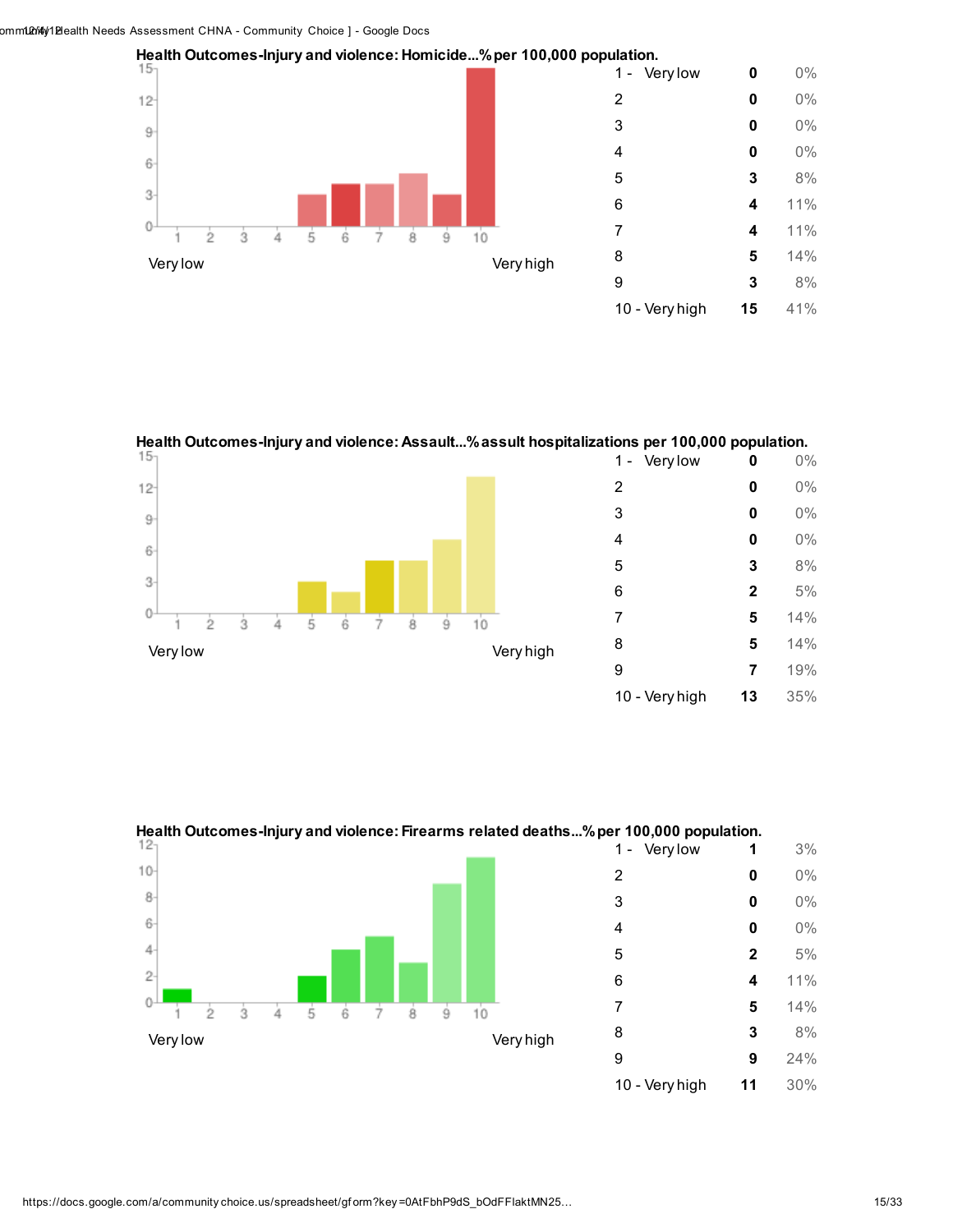



Health Outcomes-Injury and violence: Motor vehicle accident deaths...% per 100,000 population.





Health Outcomes-Injury and violence: Suicide attempt hospitalization...%per 100,000 population.

10 - Very high **16** 43%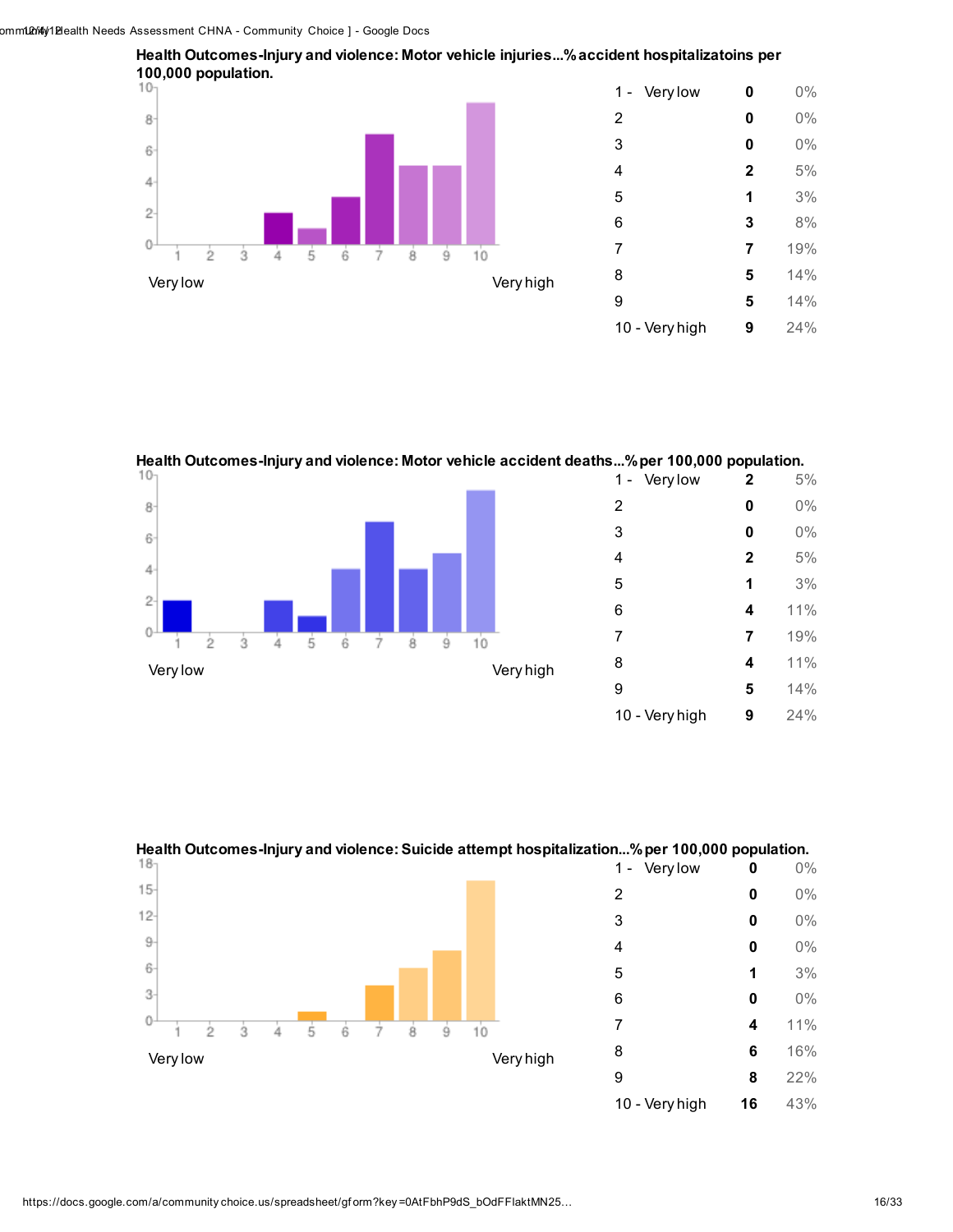



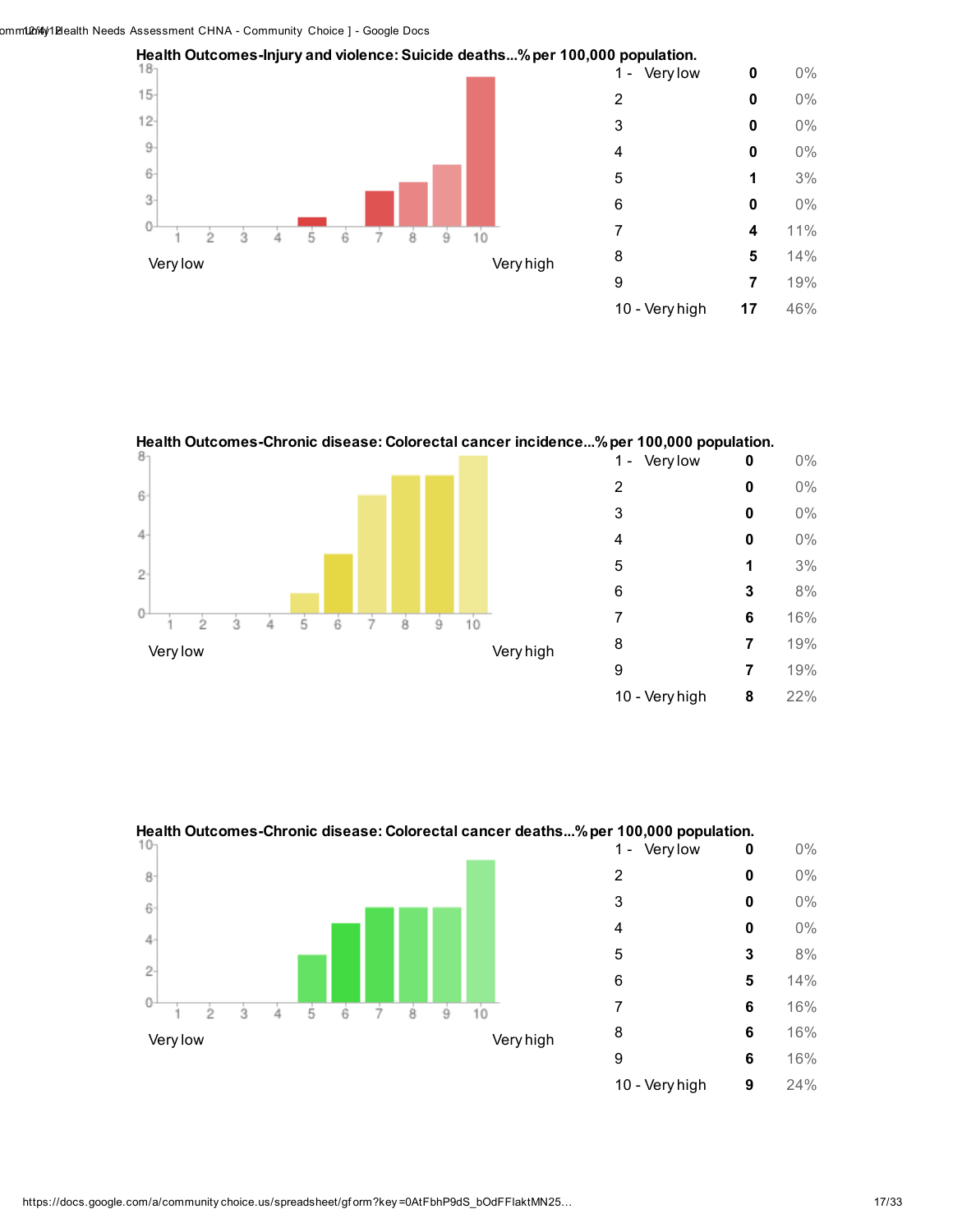



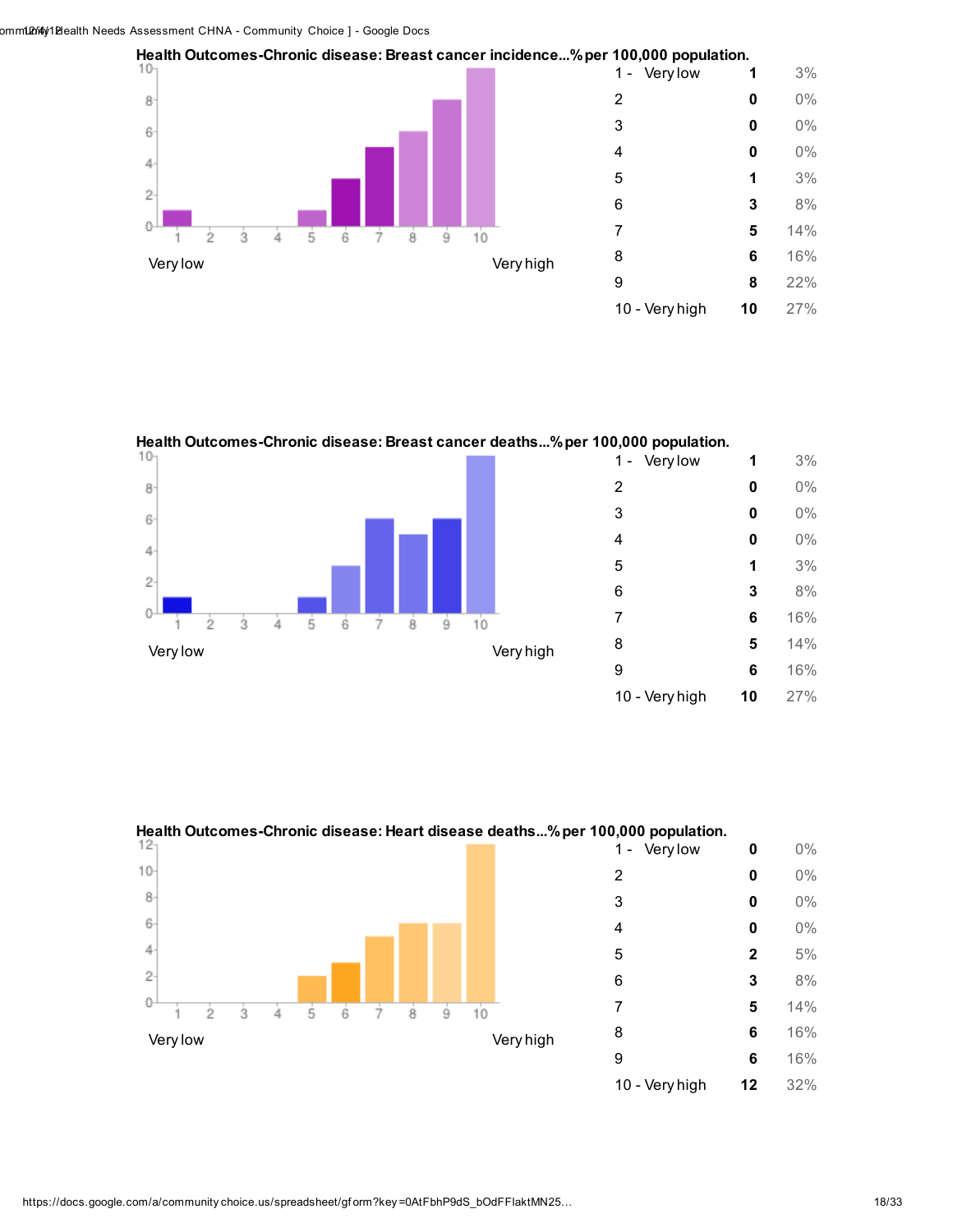

Health Outcomes-Chronic disease: Diabetes prevalence...Have been diagnosed for diabetes by a doctor.<br> $15<sub>1</sub>$ 



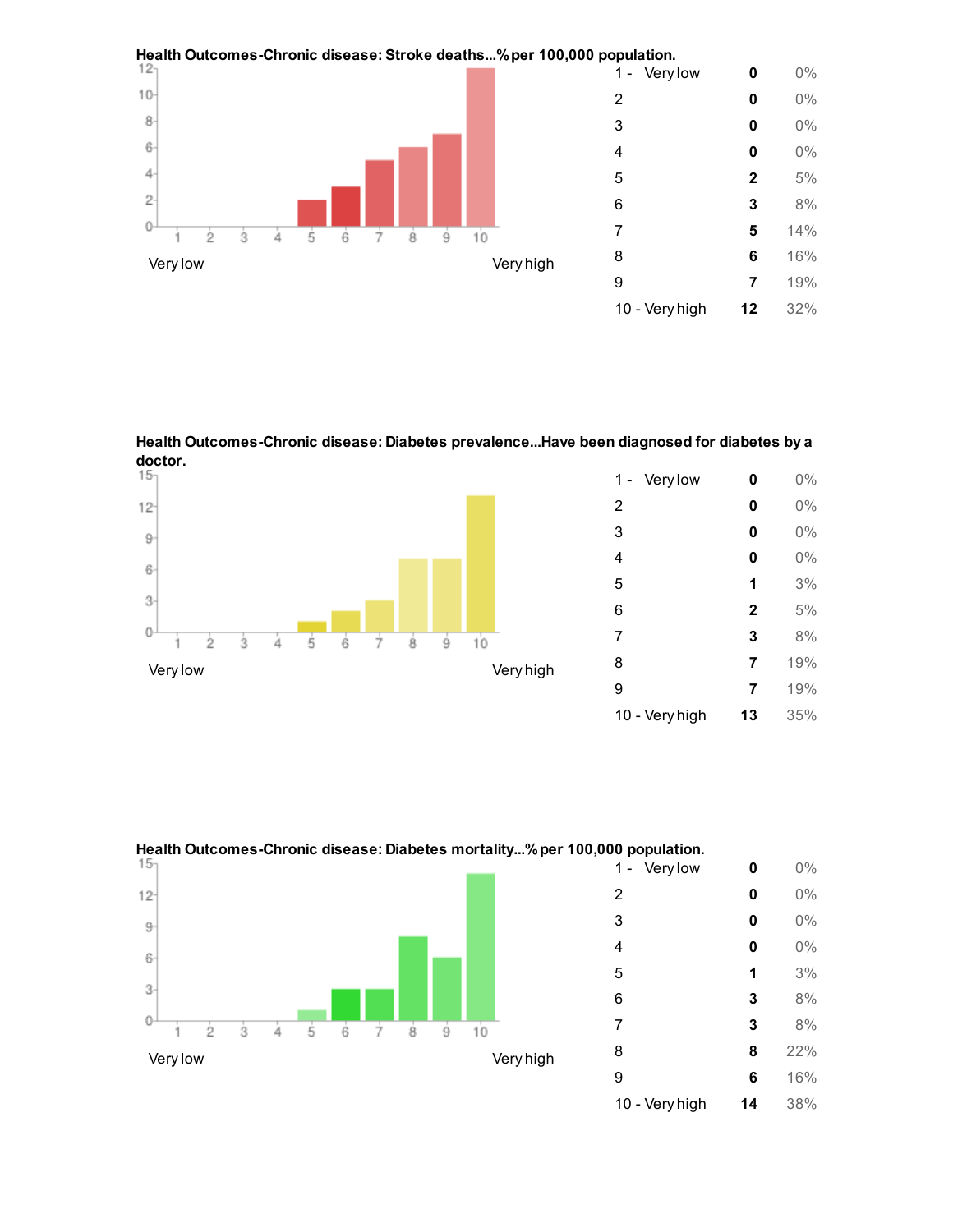

Health Outcomes-Chronic disease: Childhood Asthma prevelance... %of children ages 0-17 diagnosed with asthma.<br> $12<sub>1</sub>$ 







| Very low<br>$1 -$ | 1  | 3%  |
|-------------------|----|-----|
| $\overline{2}$    | 0  | 0%  |
| 3                 | 0  | 0%  |
| 4                 | 0  | 0%  |
| 5                 | 1  | 3%  |
| 6                 | 3  | 8%  |
| 7                 | 3  | 8%  |
| 8                 | 13 | 35% |
| 9                 | 7  | 19% |
| 10 - Very high    | 6  | 16% |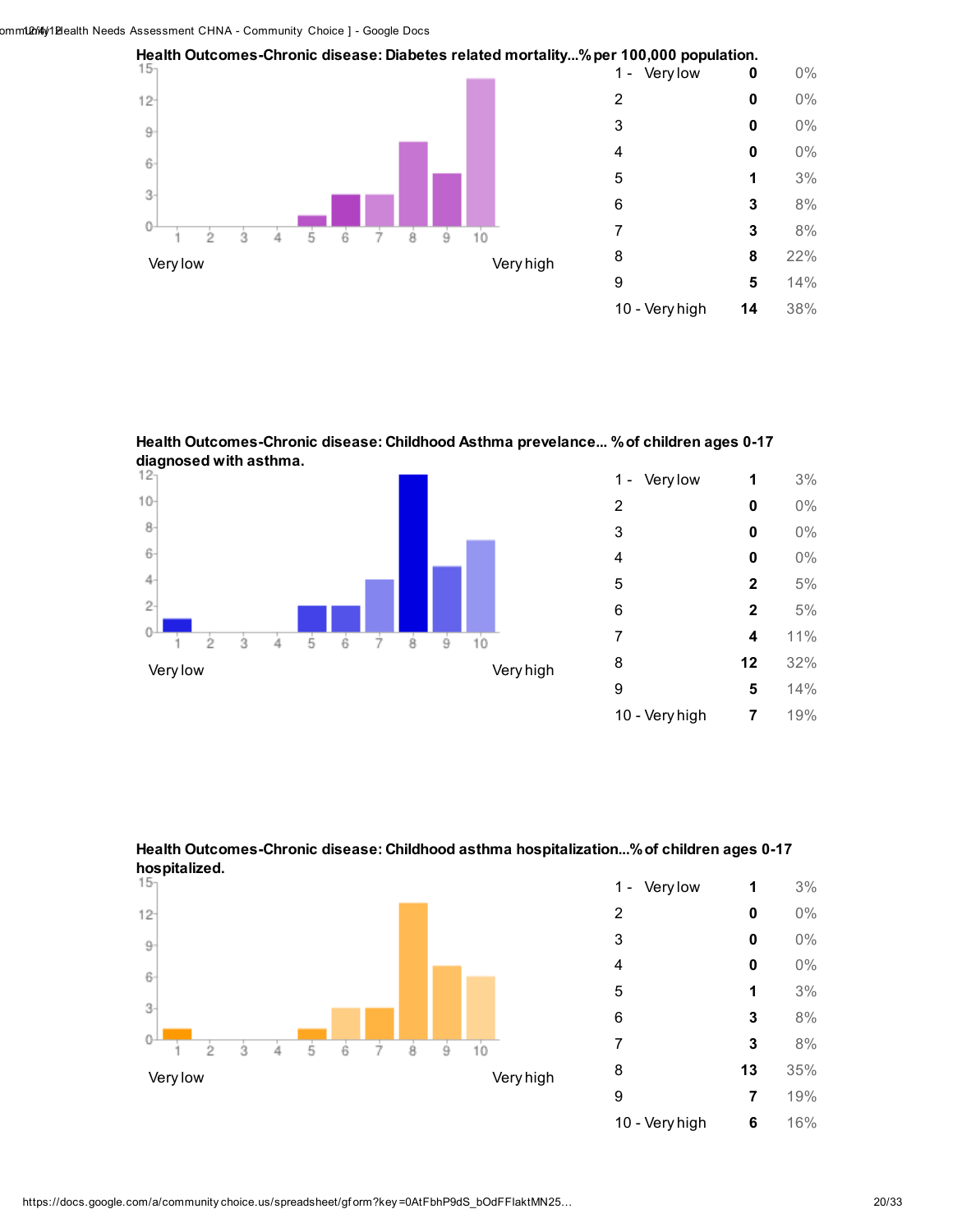

Health Outcomes-Chronic disease: Adult (18+) asthma hospitalizations.



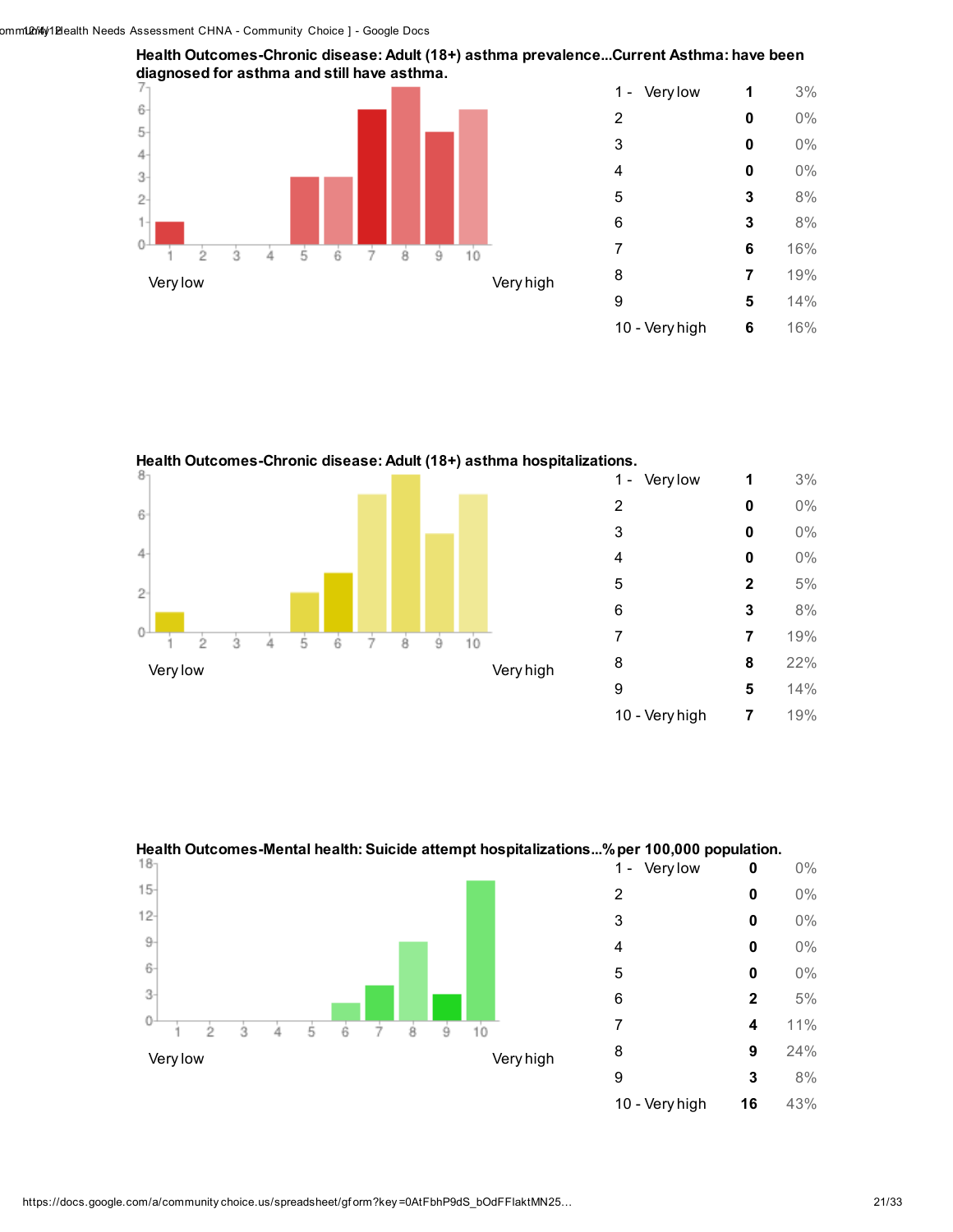

Health Outcomes-Mental health: Percent of adults (18+) with depression...Current: PHQ-8 score is 10 or more. Lifetime Diagnosis of Depression: have been told to have depression by a doctor or other healthcare professional.<br>15



| Very low<br>1 - | 0            | $0\%$ |
|-----------------|--------------|-------|
| 2               | 0            | 0%    |
| 3               | 0            | 0%    |
| 4               | 0            | 0%    |
| 5               | 0            | 0%    |
| 6               | 3            | 8%    |
| 7               | $\mathbf{2}$ | 5%    |
| 8               | 11           | 30%   |
| 9               | 5            | 14%   |
| 10 - Very high  | 14           | 38%   |

Health Outcomes-Mental health: Percent of youth under age 18 with depression...have been told to have depression by a doctor or other healthcare professional.



| Very low<br>1 - | 0  | 0%  |
|-----------------|----|-----|
| $\overline{2}$  | 0  | 0%  |
| 3               | 0  | 0%  |
| 4               | 0  | 0%  |
| 5               | 0  | 0%  |
| 6               | 1  | 3%  |
| 7               | 5  | 14% |
| 8               | 5  | 14% |
| 9               | 7  | 19% |
| 10 - Very high  | 16 | 43% |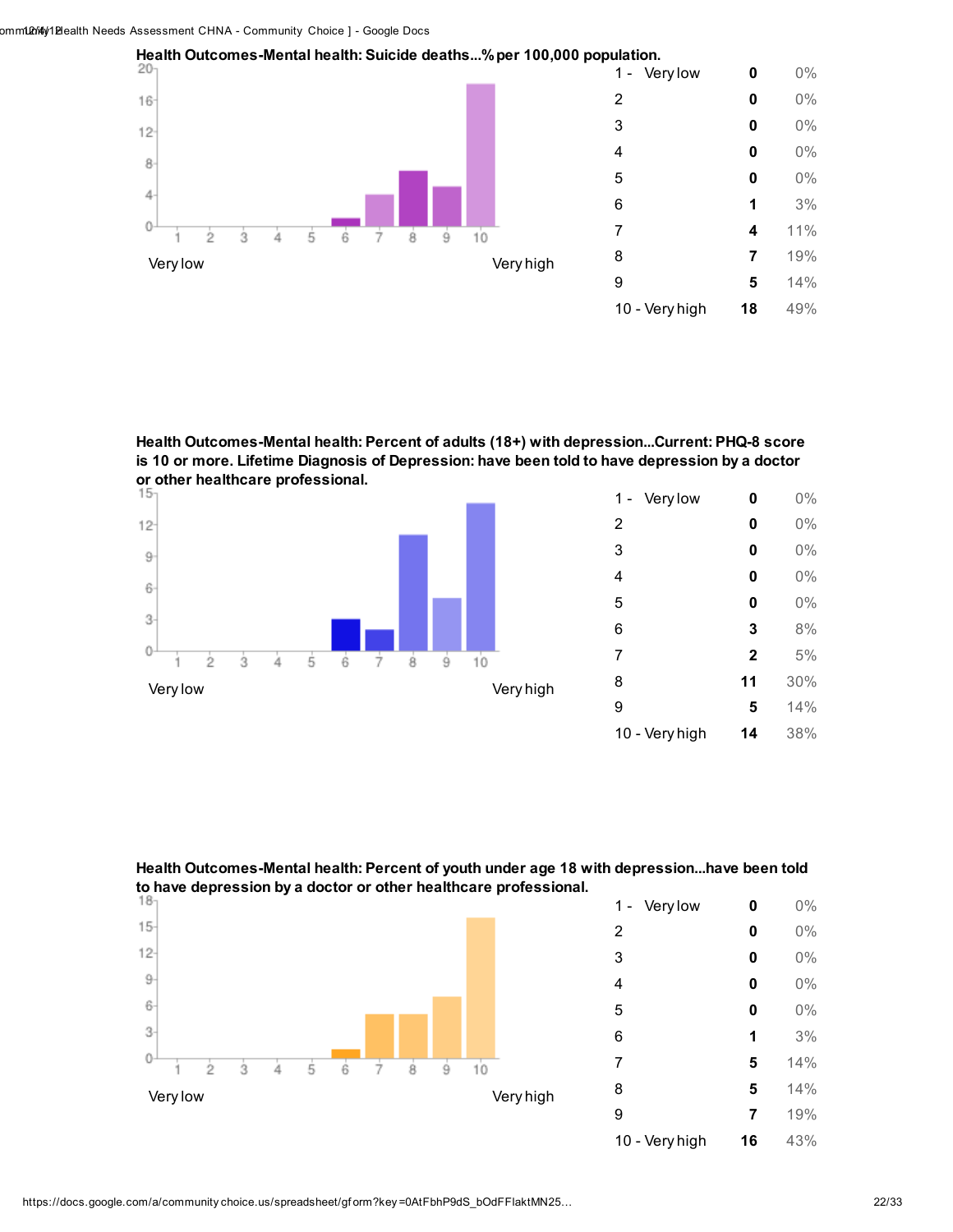

Health Outcomes-Mental health: Percent with frequent mental distress...Had 14 or more bad

Health Outcomes-Alcohol abuse: Alcohol-induced deaths...%per 100,000 population.





Health Outcomes-Drug abuse: Drug-induced deaths...%per 100,000 population.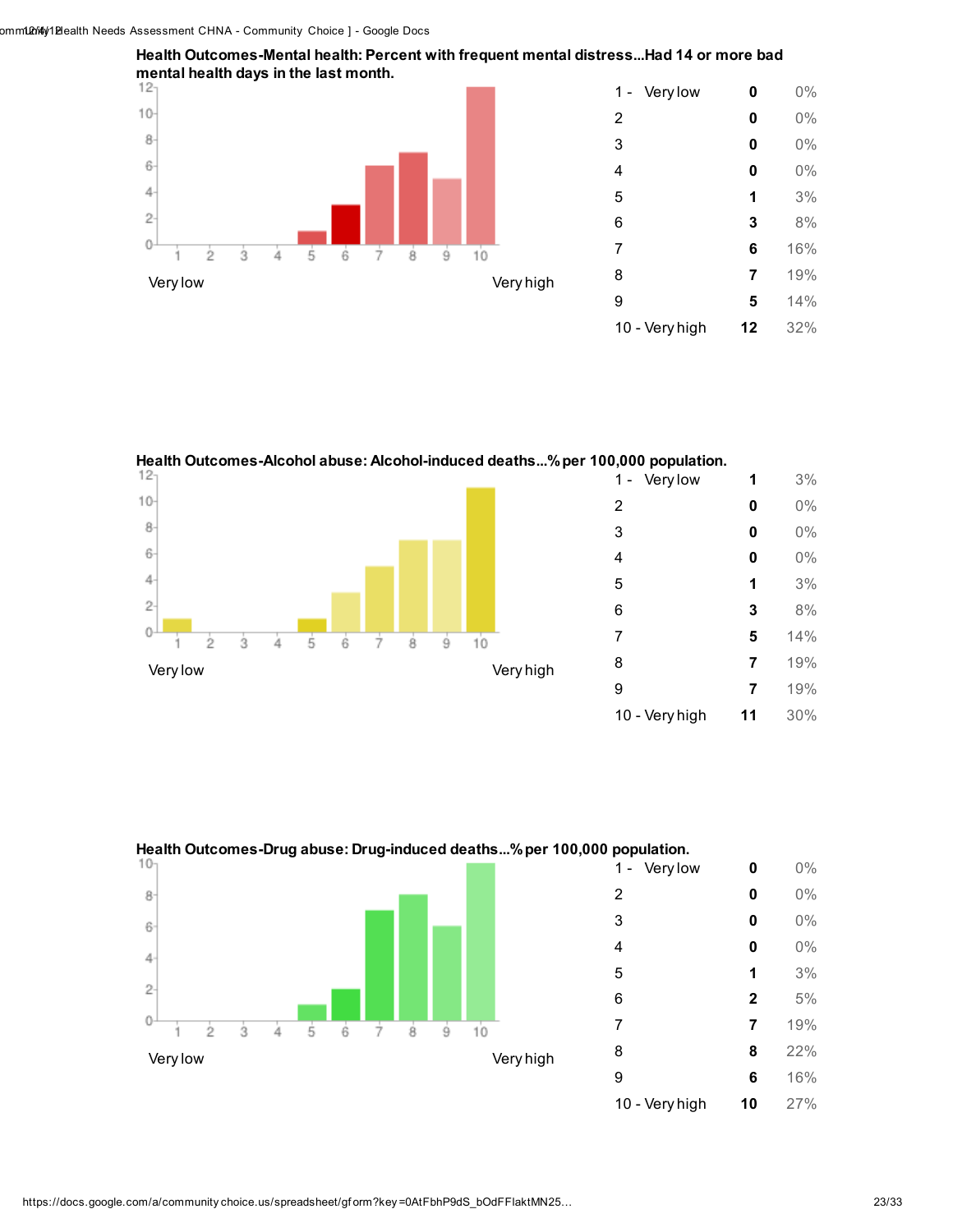



| Very low<br>1 - | 1              | 3%  |
|-----------------|----------------|-----|
| 2               | 0              | 0%  |
| 3               | 0              | 0%  |
| 4               | 1              | 3%  |
| 5               | $\mathbf{2}$   | 5%  |
| 6               | $\overline{2}$ | 5%  |
| 7               | 10             | 27% |
| 8               | 6              | 16% |
| 9               | 5              | 14% |
| 10 - Very high  | 7              | 19% |
|                 |                |     |

Physical and Environmental Determinants-Chronic Disease: children under age 18, % per 100,000 population.



| Very low<br>1 - | 1 | 3%  |
|-----------------|---|-----|
| 2               | 0 | 0%  |
| 3               | 0 | 0%  |
| 4               | 0 | 0%  |
| 5               | 1 | 3%  |
| 6               | 4 | 11% |
| 7               | 8 | 22% |
| 8               | 6 | 16% |
| 9               | 5 | 14% |
| 10 - Very high  | 8 | 22% |

Physical and Environmental Determinants-Chronic Disease: Adult ( age 18+) asthma prevalence...have been diagnosed for asthma and still have asthma.



| Very low<br>1 - | 1            | 3%  |
|-----------------|--------------|-----|
| 2               | 0            | 0%  |
| 3               | 0            | 0%  |
| 4               | 0            | 0%  |
| 5               | $\mathbf{2}$ | 5%  |
| 6               | 5            | 14% |
| 7               | 6            | 16% |
| 8               | 9            | 24% |
| 9               | 4            | 11% |
| 10 - Very high  | 7            | 19% |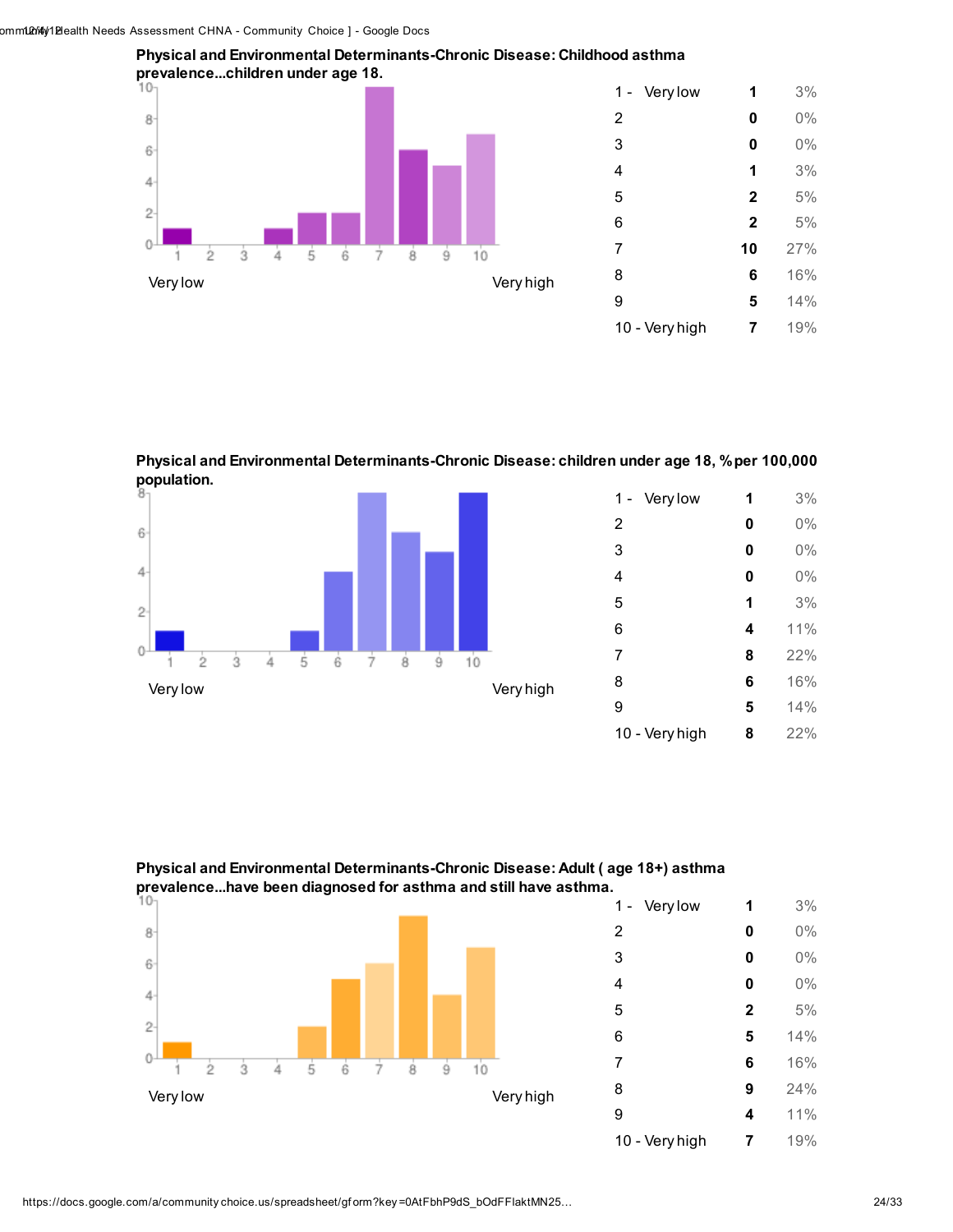



Physical and Environmental Determinants-Environmental exposure: Air quality. 1 - Very low **1** 3% **0** 0% 3 **0**  $0\%$  **1** 3% 1 3%  $\overline{2}$  9 24%  $\overline{0}$  4 11% ġ Ġ Ż ġ ġ ク **5** 14% Very low Very high 4 11% - Very high 10 27%



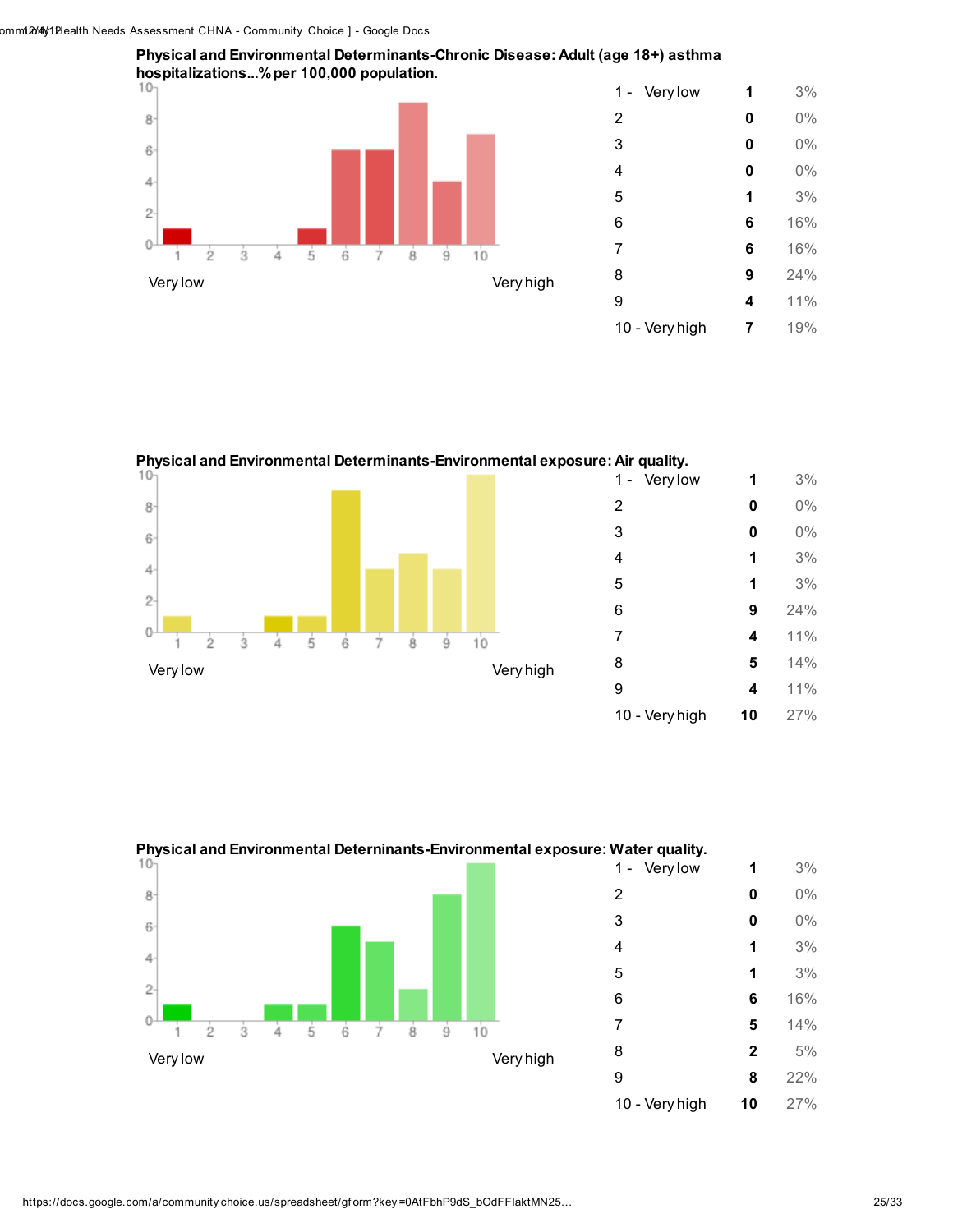





Risk Factors-Smokers: Percent of school age (grades 6-12) smokers.<br>14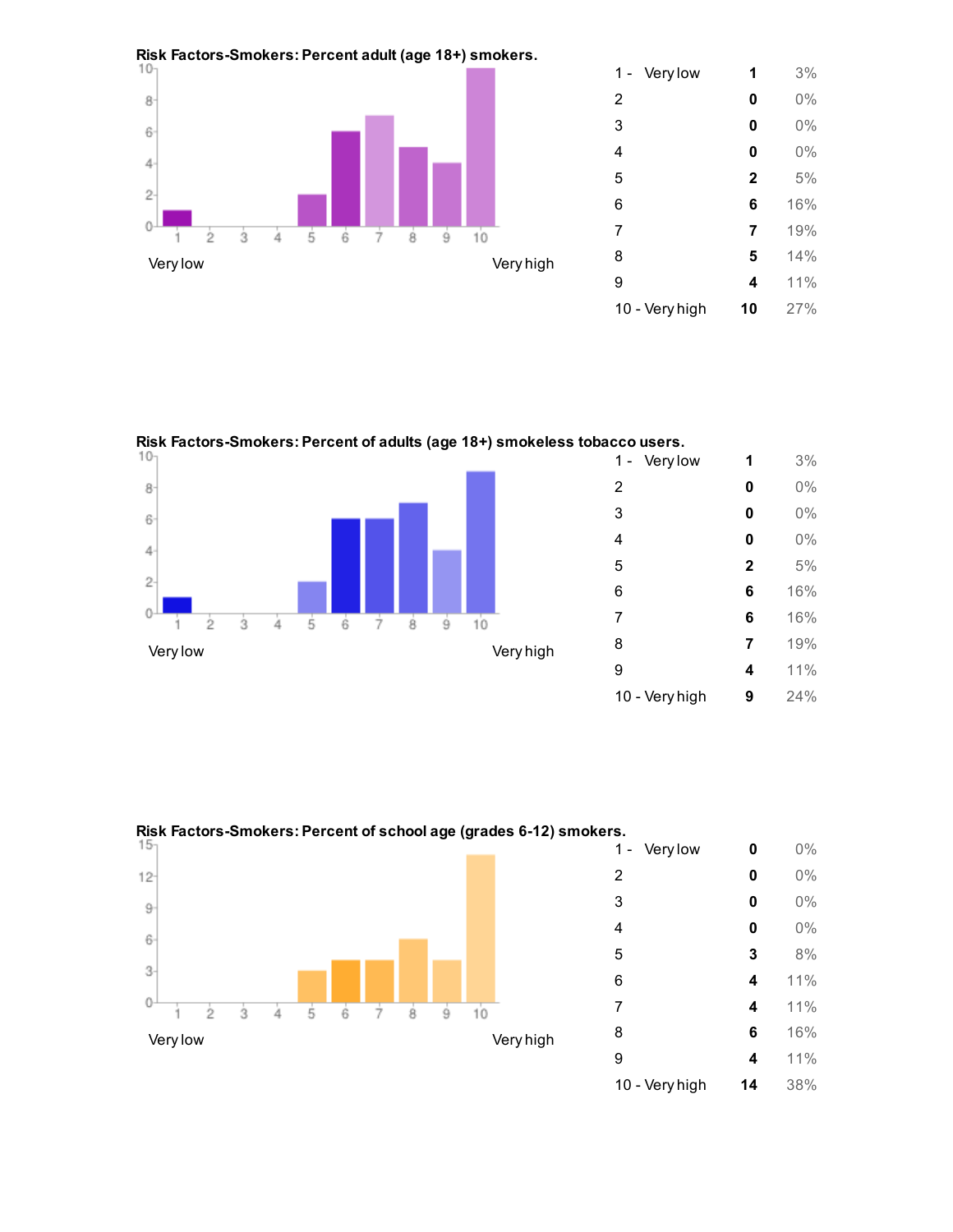

Risk Factors-Unhealthy weight: Percent of school age (grades 8-12) overweight and obese...Overweight and Obese for youth: top 15% BMI for age and gender.<br>14.  $\lambda$ 





Risk Factors-Unhealthy weight: Percent of adults (age 18+) obese. 30 BMI or greater.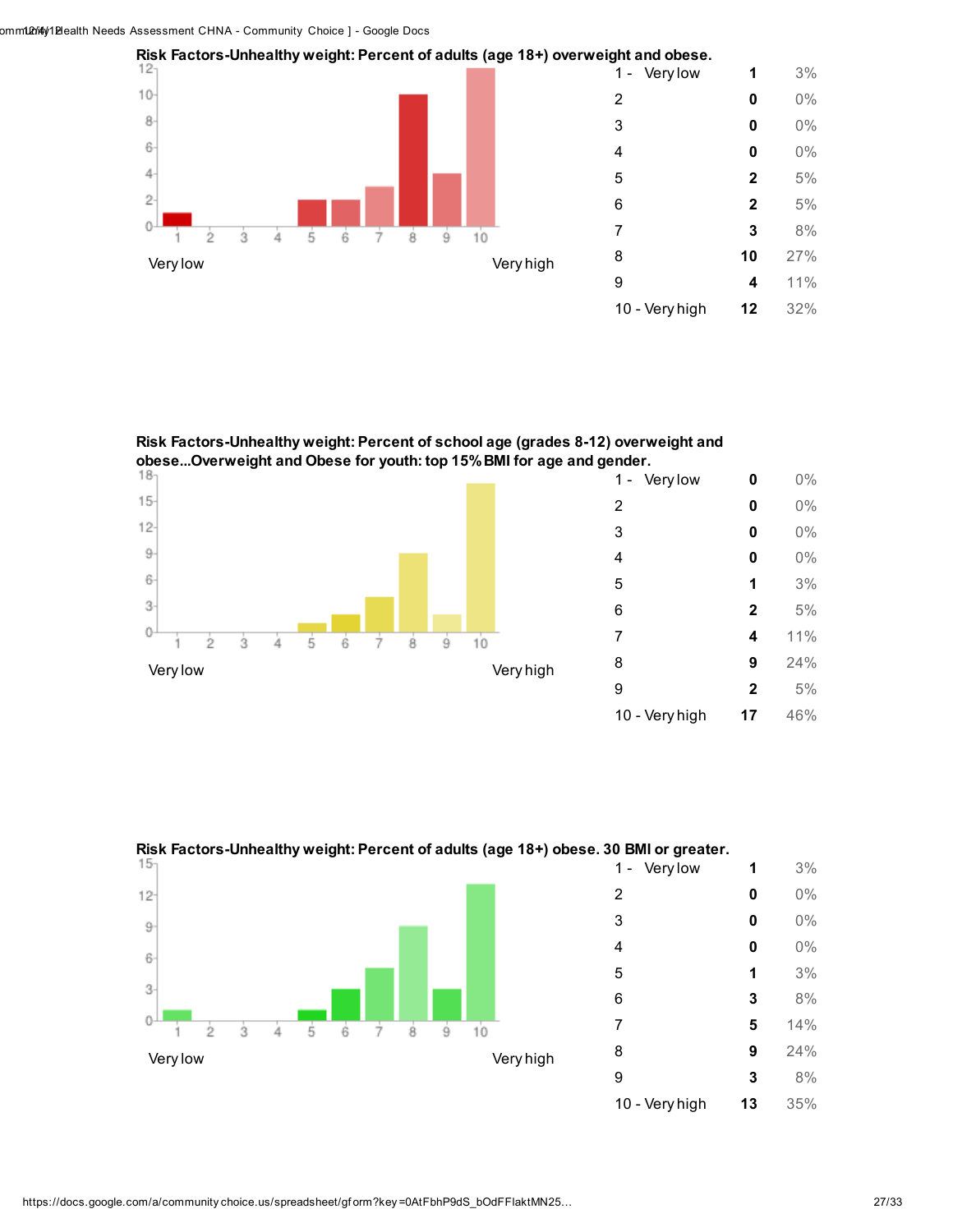

Risk Factors-Physical inactivity: Not meeting recommended level of physical activity...150



| Very low<br>1 - | 1 | 3%  |
|-----------------|---|-----|
| 2               | 0 | 0%  |
| 3               | 0 | 0%  |
| 4               | 0 | 0%  |
| 5               | 4 | 11% |
| 6               | 1 | 3%  |
| 7               | 6 | 16% |
| 8               | 9 | 24% |
| 9               | 3 | 8%  |
| 10 - Very high  | 9 | 24% |

Risk Factors-Physical inactivity: No leisure physical activity adults (age 18+)...Did not participate in any leisure-time physical activity during the past month.



| Very low<br>1 - | 1 | 3%  |
|-----------------|---|-----|
| 2               | 0 | 0%  |
| 3               | 0 | 0%  |
| 4               | 0 | 0%  |
| 5               | 3 | 8%  |
| 6               | 5 | 14% |
| 7               | 7 | 19% |
| 8               | 5 | 14% |
| 9               | 4 | 11% |
| 10 - Very high  | 9 | 24% |

### Risk Factors-Unhealthy weight: Percent of school age (grades 8-12) obese...top 5%BMI for age and gender.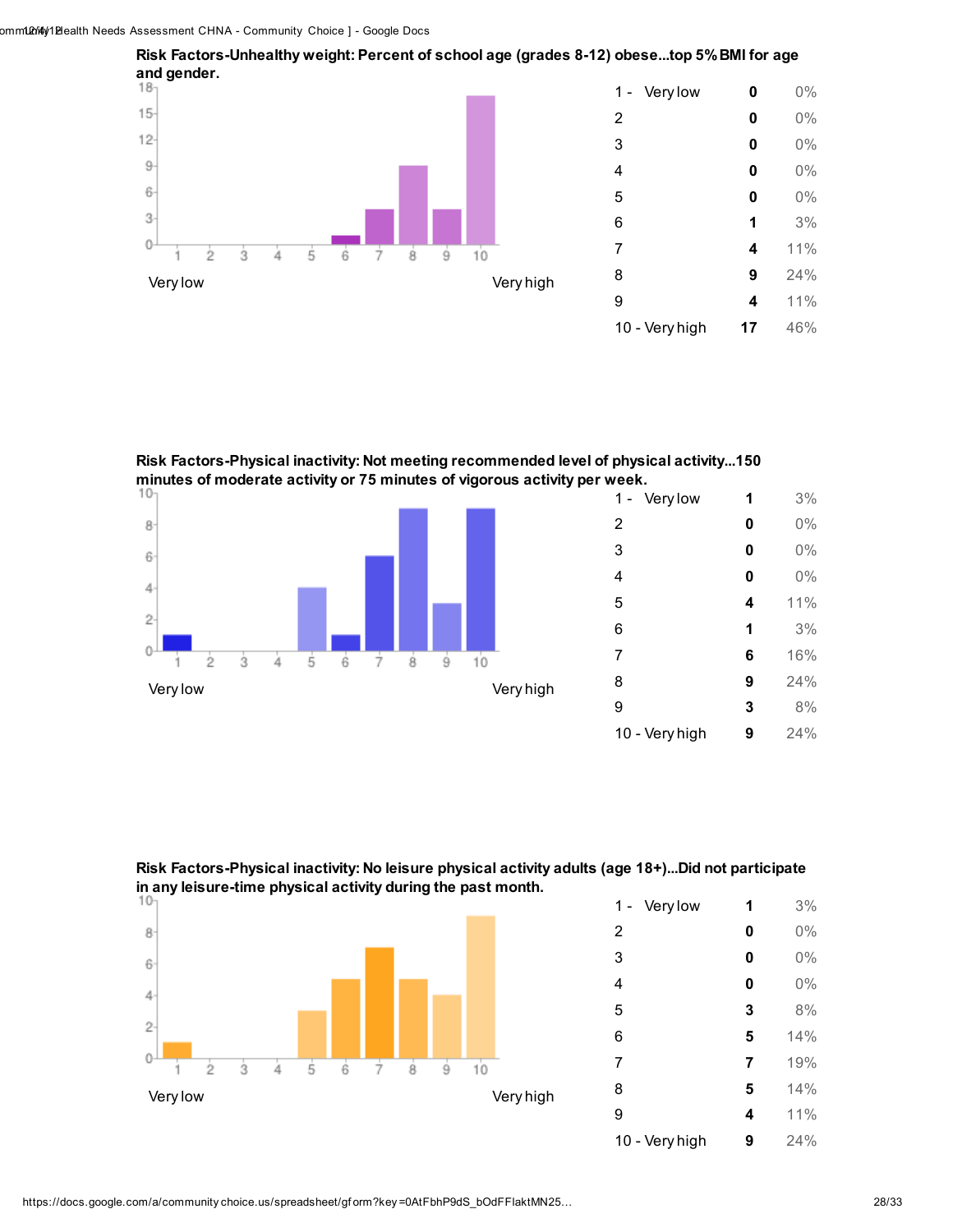

Risk Factors-Physical inactivity: Physical activity did not meet the recommended level of 60

| Very low<br>1 - | 1  | 3%  |
|-----------------|----|-----|
| 2               | 0  | 0%  |
| 3               | 0  | 0%  |
| 4               | 0  | 0%  |
| 5               | 3  | 8%  |
| 6               | 5  | 14% |
| 7               | 4  | 11% |
| 8               | 5  | 14% |
| 9               | 6  | 16% |
| 10 - Very high  | 10 | 27% |
|                 |    |     |

Risk Factors-Alcohol: Excessive drinking Adults (18+) (binge and/or high average)...Heavy (>60 drinks per month for men or >30 drinks per month for women) or binge (5+ drinks for men or 4+ drinks for women on one occasion) drinking.<br> $15<sub>1</sub>$ 



| Very low<br>1 - | 1  | 3%    |
|-----------------|----|-------|
| 2               | 0  | $0\%$ |
| 3               | 0  | 0%    |
| 4               | 1  | 3%    |
| 5               | 1  | 3%    |
| 6               | 3  | 8%    |
| 7               | 4  | 11%   |
| 8               | 13 | 35%   |
| 9               | 5  | 14%   |
| 10 - Very high  | 6  | 16%   |

1 - Very low **1** 3% 2 **0**  $0\%$ 3 **0**  $0\%$ **4 0** 0%  $5$  1  $3\%$ 6 1 3% 7 6 16% 8 **9** 24% 9 7 19% 10 - Very high **9** 24%



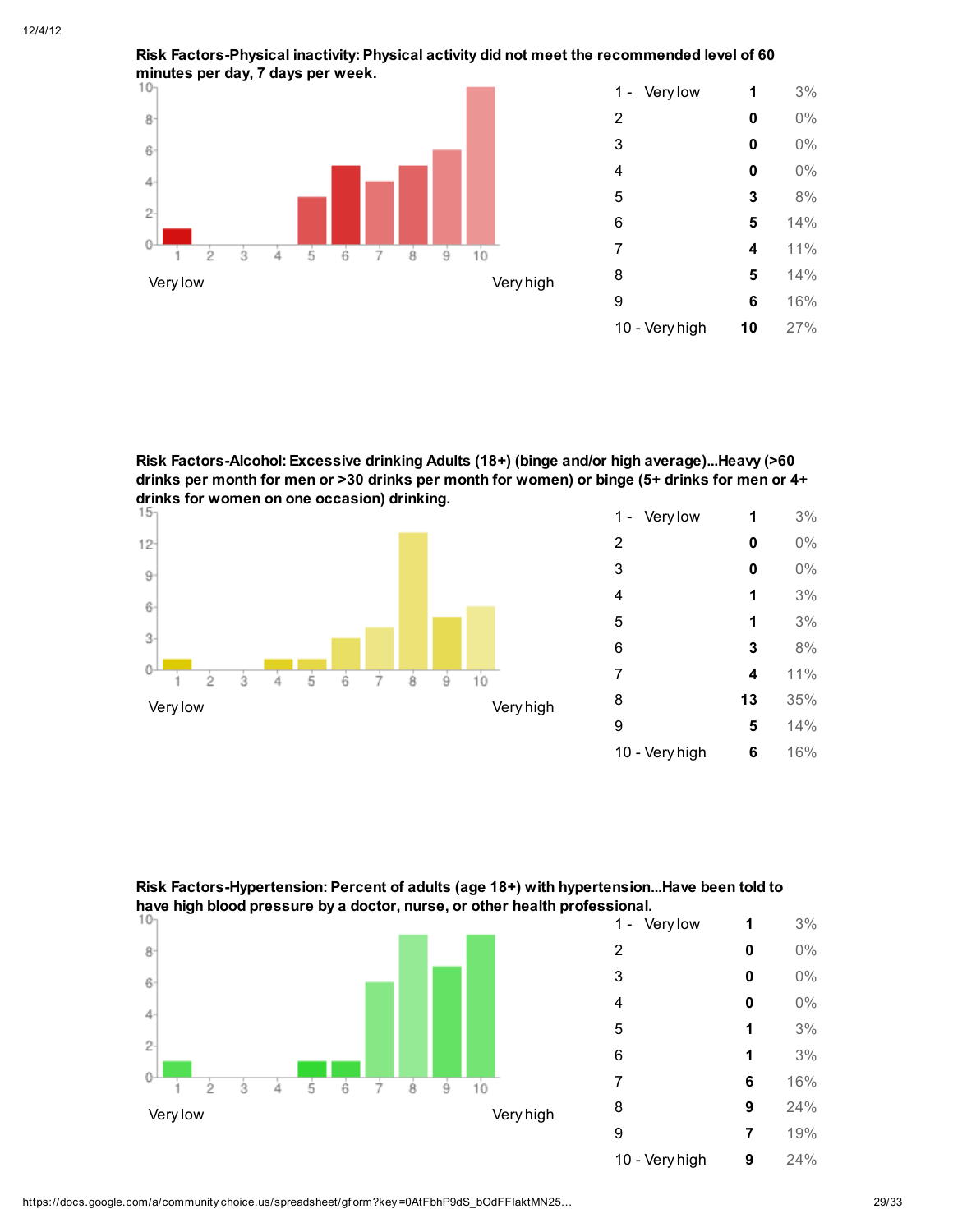

Risk Factors-Hypertension: Percent of (men age 35+ & women age 45+) with high blood cholesterol...Have been told to have high blood cholesterol by a doctor, nurse, or other health professional.



| Very low<br>1 - | 1            | 3%  |
|-----------------|--------------|-----|
| $\overline{2}$  | 0            | 0%  |
| 3               | 0            | 0%  |
| 4               | 0            | 0%  |
| 5               | 0            | 0%  |
| 6               | $\mathbf{2}$ | 5%  |
| 7               | 8            | 22% |
| 8               | 8            | 22% |
| 9               | 8            | 22% |
| 10 - Very high  | 7            | 19% |





| Very low<br>1 - | 1  | 3%  |
|-----------------|----|-----|
| $\overline{2}$  | 0  | 0%  |
| 3               | 0  | 0%  |
| 4               | 1  | 3%  |
| 5               | 1  | 3%  |
| 6               | 1  | 3%  |
| 7               | 3  | 8%  |
| 8               | 4  | 11% |
| 9               | 4  | 11% |
| 10 - Very high  | 19 | 51% |

##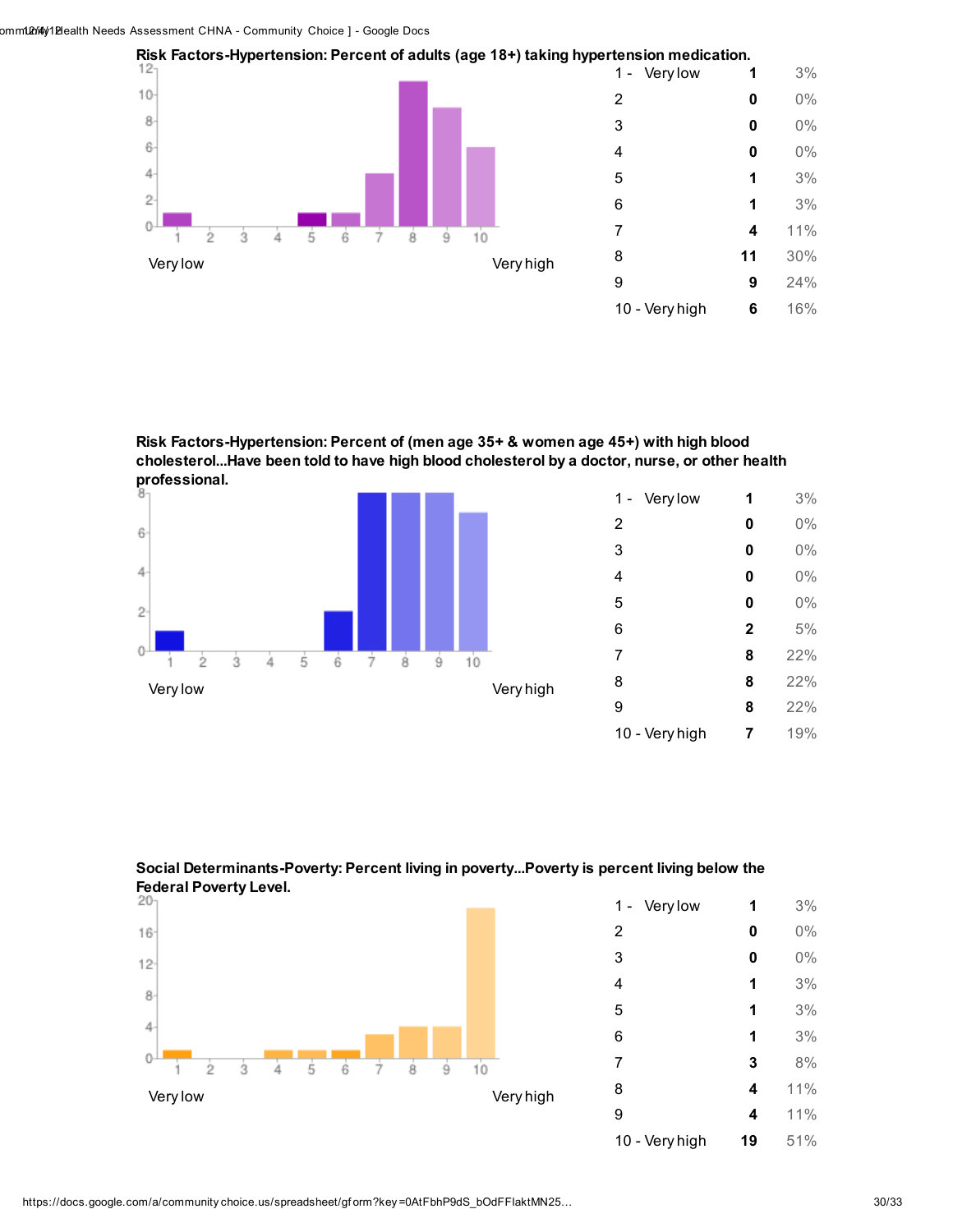Social Determinants-Educational attainment: Percent with less than high school education...Less than high school education is the percent of residents aged 25 and older without a high school degree.



| Very low<br>1 - | 1  | 3%  |
|-----------------|----|-----|
| 2               | 0  | 0%  |
| 3               | 0  | 0%  |
| 4               | 1  | 3%  |
| 5               | 5  | 14% |
| 6               | 1  | 3%  |
| 7               | 4  | 11% |
| 8               | 7  | 19% |
| 9               | 4  | 11% |
| 10 - Very high  | 12 | 32% |
|                 |    |     |

Social Determinants-Educational Attainment: Percent with less than college education...Less than college education is the percent of residents aged 25 and older without a bachelor's degree or higher education.<br> $10<sub>1</sub>$ 



| Very low<br>1 - | 1            | 3%  |
|-----------------|--------------|-----|
| 2               | 0            | 0%  |
| 3               | 1            | 3%  |
| 4               | $\mathbf{2}$ | 5%  |
| 5               | 5            | 14% |
| 6               | 1            | 3%  |
| 7               | 3            | 8%  |
| 8               | 7            | 19% |
| 9               | 6            | 16% |
| 10 - Very high  | 9            | 24% |

### Social Determinants-U.S. Born: Percent not born in U.S...Foreign-born is the percent of persons **born outside of the United States or United States territories.**<br> **B**



| Very low<br>1 - | 3            | 8%  |
|-----------------|--------------|-----|
| $\overline{2}$  | 0            | 0%  |
| 3               | 1            | 3%  |
| 4               | $\mathbf{2}$ | 5%  |
| 5               | 5            | 14% |
| 6               | 4            | 11% |
| 7               | $\mathbf{2}$ | 5%  |
| 8               | 6            | 16% |
| 9               | 5            | 14% |
| 10 - Very high  | 4            | 11% |

https://docs.google.com/a/community choice.us/spreadsheet/gf orm?key =0AtFbhP9dS\_bOdFFlaktMN25… 31/33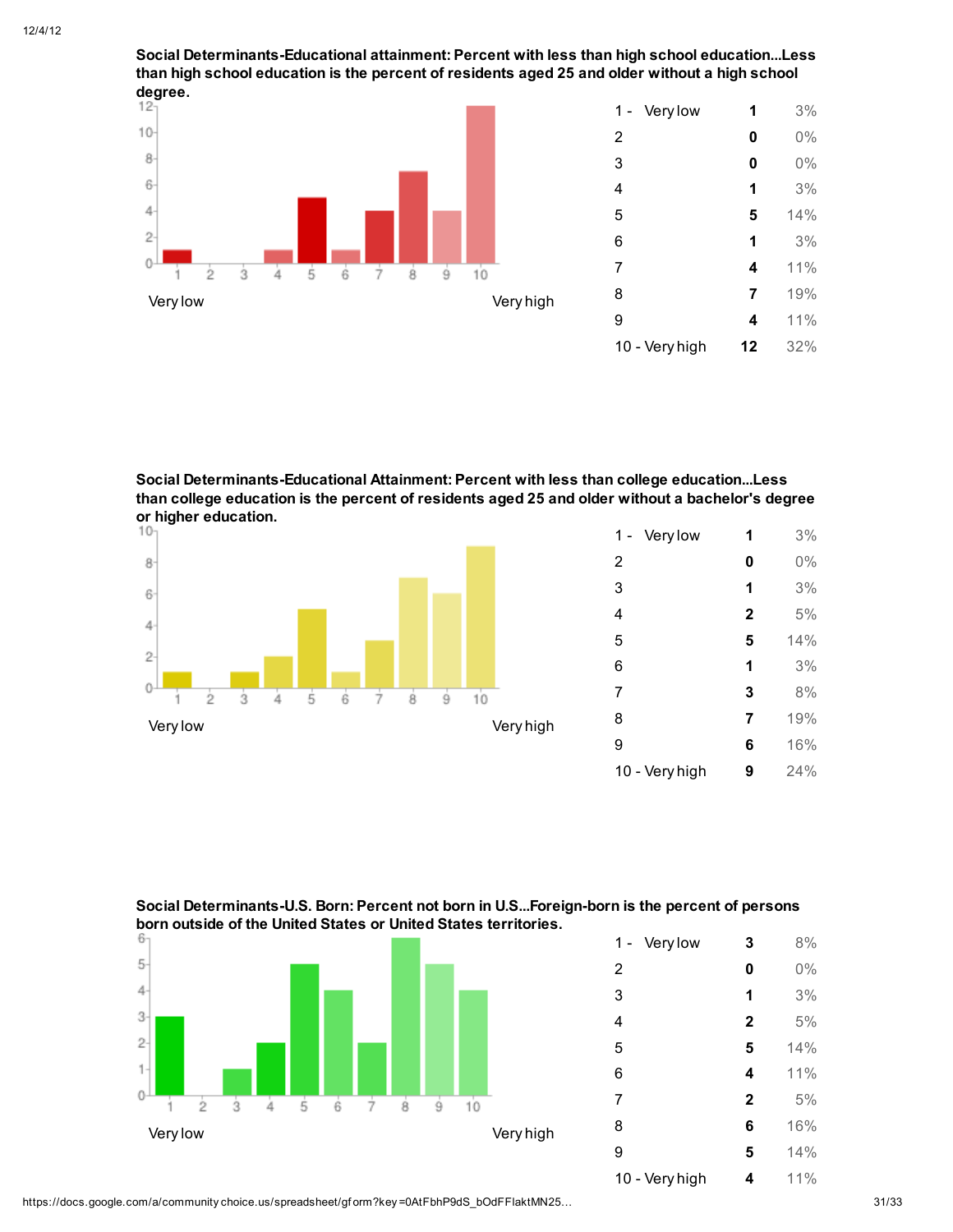

### Social Determinants-Childhood development: Reading of children..."Reading to children" is the percent of households with children aged 2-5 where children were read or told stories every day by a family member.

### What other health indicators do you recommend be tracked and reported on included in a community health needs assessment?

Shorter survey's All ACES indicators Adverse Childhood Experiences (prior to age 18): 1. Psychological Abuse 2. Physical Abuse 3. Sexual Abuse 4. Emotional Neglect 5. Physical Neglect 6. Alcoholism or drug use in home 7. Loss of a biological parent 8. Mental illness in home 9. Mother treated violently 10. Imprisoned household member We need immigration reform in the U.S,.......

### Do you have other comments or additional observations?

It rocks! Thanks for doing this. It's great to see the leadership from our medical community. Thank you.....